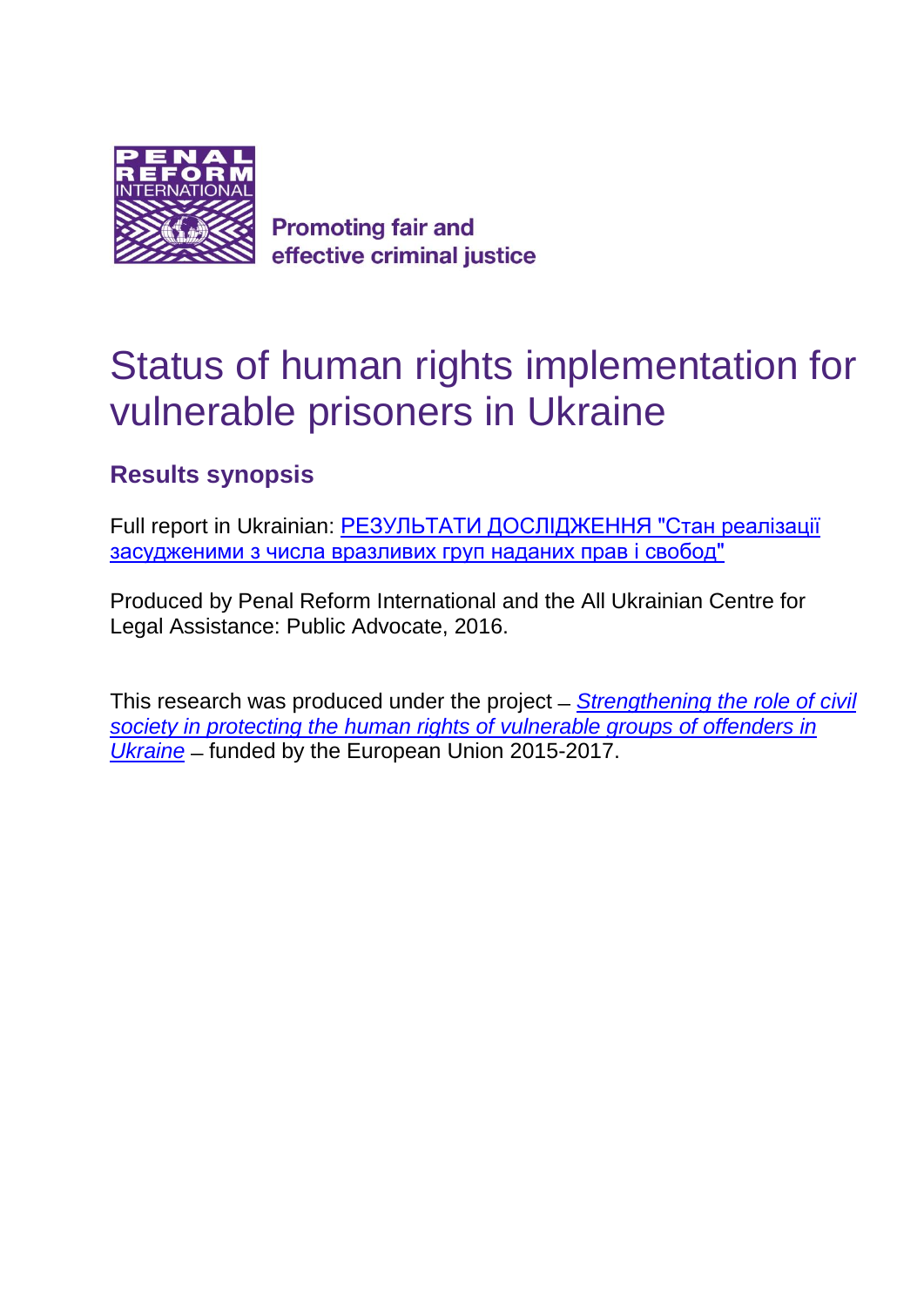## **Contents**

## **ІІ. Comparative Analysis of International Norms, Standards and National Legislation that Regulate the Basic Rights of Vulnerable Groups of Prisoners**

**……………………………………………………………….……………………. ІІІ. Research Results ……………………………………….. IV. Social Adaptation of Released Persons ……………. V. General Conclusions and Recommendations ………………………..**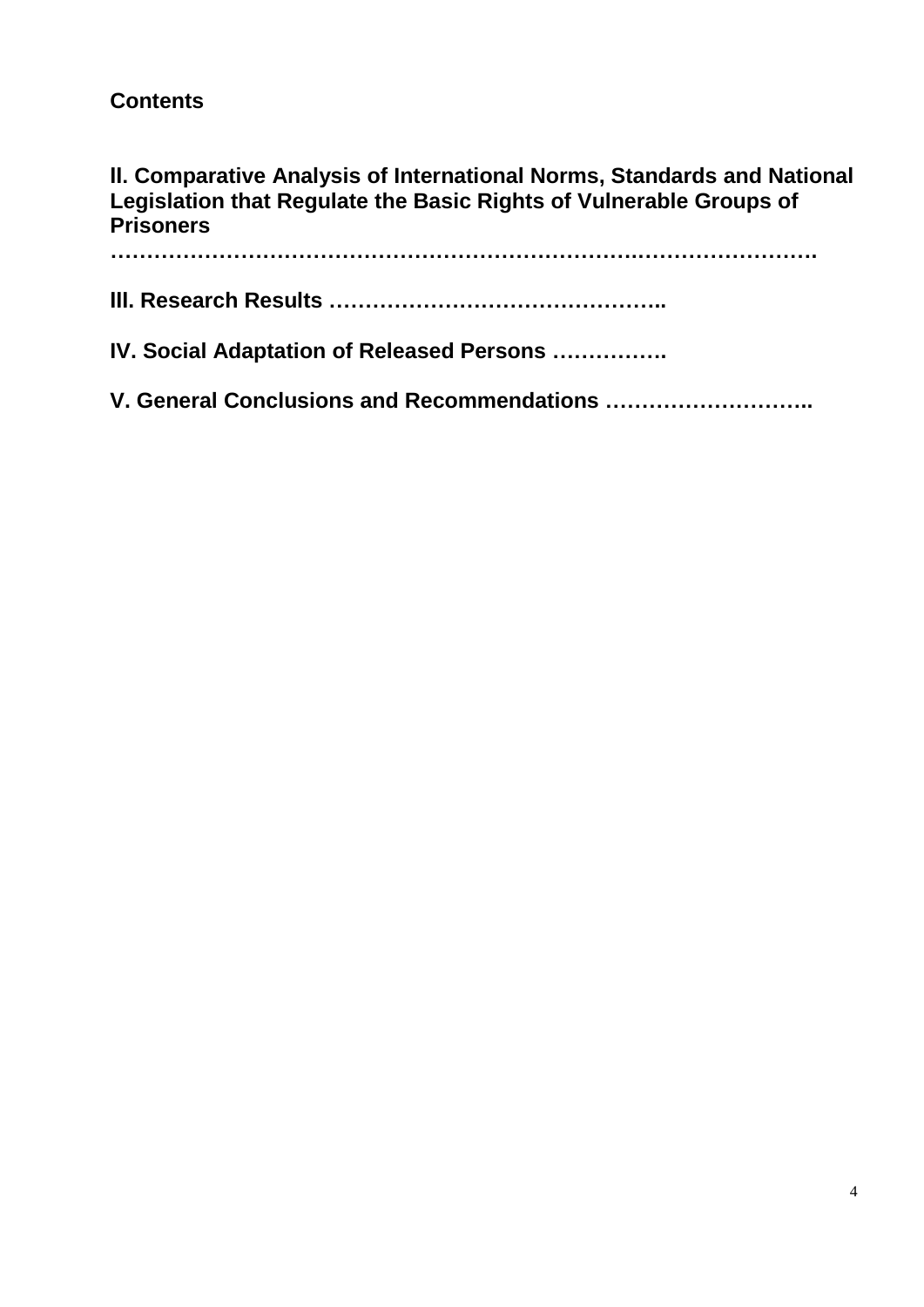#### **ІІ. Comparative Analysis of International Norms, Standards and National Legislation that Regulate the Basic Rights of Vulnerable Groups of Prisoners**

In order to obtain a clear understanding of the actual conditions of keeping vulnerable prisoners, a comparative analysis of international and national experience in this area is highly needed.

According to the generally accepted approach, women serving sentences in penitentiary facilities are the largest part in the list of vulnerable groups of prisoners.

As of August 1, 2015, 2,613 convicted persons serve sentences in 11 penitentiary facilities for women.

During the last years, the international community has been paying a special attention to this vulnerable group of prisoners, as it refers, among other things, to a significant increase in the number of such prisoners. This resulted in UN adopting a set of Rules for the Treatment of Women Prisoners and Non-custodial Measures for Women Offenders, also known as the Bangkok Rules that have been approved without vote by the UN General Assembly on December 21, 2010.

As noted in previous comments to the abovementioned document, the Standard Minimum Rules for the Treatment of Prisoners apply to all prisoners without discrimination of any kind, so in their use the special needs and the real condition of all prisoners, including women prisoners should be taken into account. However, the Rules were adopted over 50 years ago, and they did not pay sufficient attention to the specific needs of women. With an increasing number of convicted women worldwide, the need for clarifying the issue of treatment of women prisoners is of particular importance and urgency.

The Bangkok Rules are advisory in nature, because each state has its own mechanisms and algorithms for their implementation, which depends on the political will of the state top officials. However, according to the researchers, it is necessary to analyze the national laws and regulations for compliance with provisions of the Bangkok Rules. This could result in the development of appropriate conclusions and recommendations for further preparation of the law taking into account the views of civil society institutions that deal with issues of gender initiatives.

As observed by domestic researchers, some provisions of the Bangkok rules are more or less respected in Ukraine. This applies, in particular, to female staff during inspections etc., while other provisions are totally missed out from the Ukrainian laws in general (for example, on women with children who have got to penitentiary facilities). But despite the fact that from a legal point of view, this document does not oblige the state to take certain measures to bring national laws into conformity with these Rules, but as the document of the United Nations of advisory nature trying to help the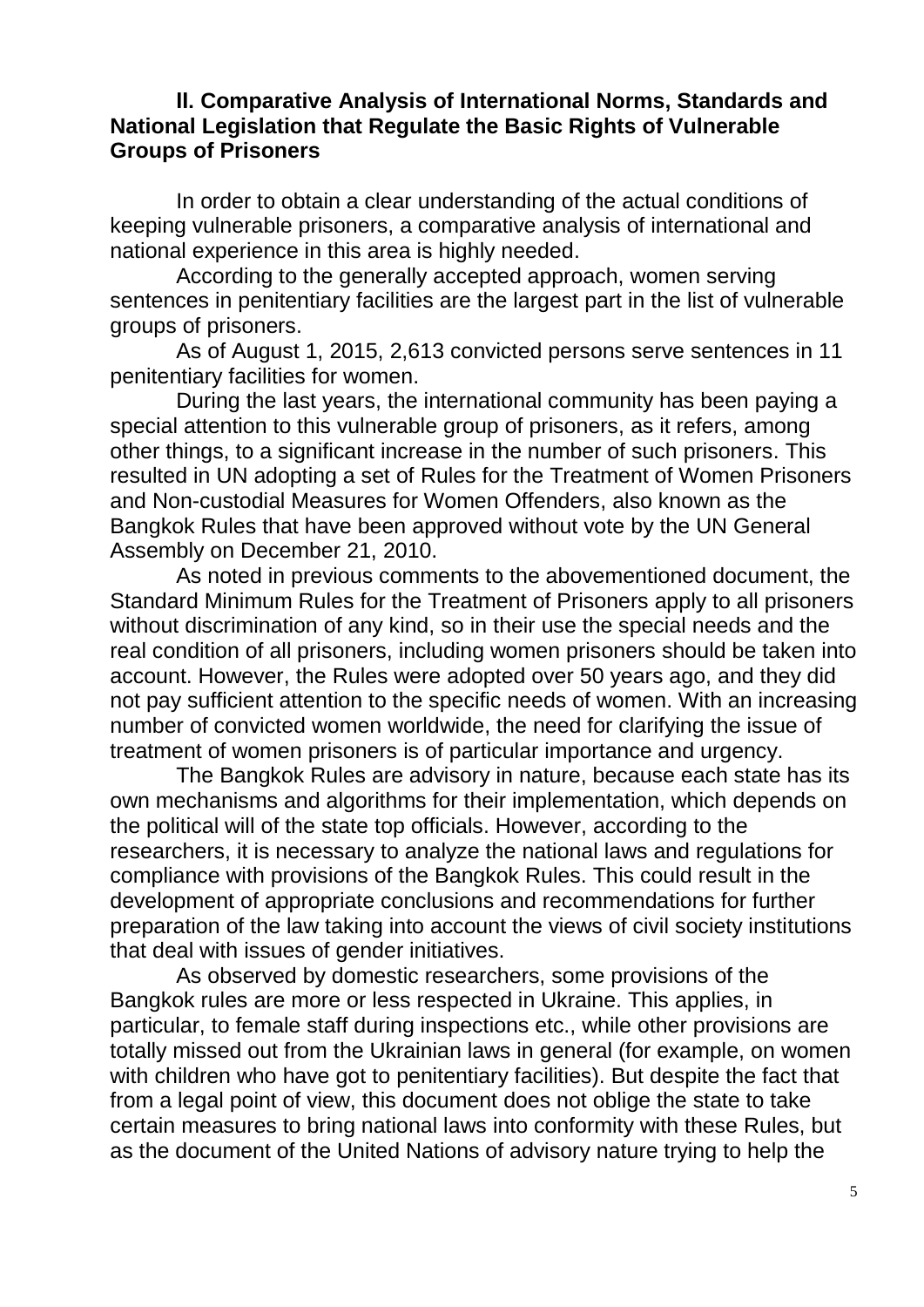country to improve the situation, it can be recognized as an integral part of the regulations of the Penitentiary Service of Ukraine. This will allow for a real implementation of the humanization of punishment, giving women a chance to start a new life in freedom.

The analyzed document covers various issues relating to the situation of women in the criminal justice system and consists of 70 rules. The main issues covered by the rules are: • Prisoners under arrest or awaiting trial: access to activities not related to imprisonment; the provisions in force after the verdict; • Prisoners serving sentences: classification and individual approach, mode of punishment, social relations and assistance after release, including: reception: registration and accommodation: personal hygiene: healthcare: medical examination at the reception; assistance taking into account gender factors; mental health; HIV / AIDS prevention, treatment, care and support; addictions treatment program; suicide and self-mutilation; preventive work with health care; assistance in case of allegations of rape and other forms of violence and torture; safety and security, searches; discipline and punishment: means of pacification, informing inmates and complaints of prisoners; inspections; contacts with the outside world; corrections institutions staff training; the special needs of pregnant women, nursing mothers, women with dependent children, female juveniles, foreigners, minorities and indigenous peoples; the need for research, planning and evaluation; public awareness, information sharing and training.

Along with special regulations that expose the legal status of women in prison in detail, such as the Bangkok Rules and other international regulations for the protection of prisoners' rights, there are separate regulations on the subject.

Hence, in the United Nations Standard Minimum Rules for the Treatment of Prisoners (Nelson Mandela Rules) adopted on May 21, 2015, their developers have addressed the women issue several times. Rule 28 states: women's penitentiary institutions should have special facilities for the necessary treatment and care for pregnant women and mothers. Where possible, the administration should take care that the childbirth would take place not in prison but in a civil hospital. If a child was born in prison, this fact should not be mentioned in the birth certificate. Rule 45 focuses on the prohibition of the use of solitary confinement and similar measures in cases involving women.

Rule 48 contains an indication that the means of pacification should never be applied to women during labor, childbirth and immediately after delivery.

Rule 81 stipulates that only female employees should take care of women in confinement, and supervise them. This should not, however, hinder male employees, including doctors and teachers, to carry out their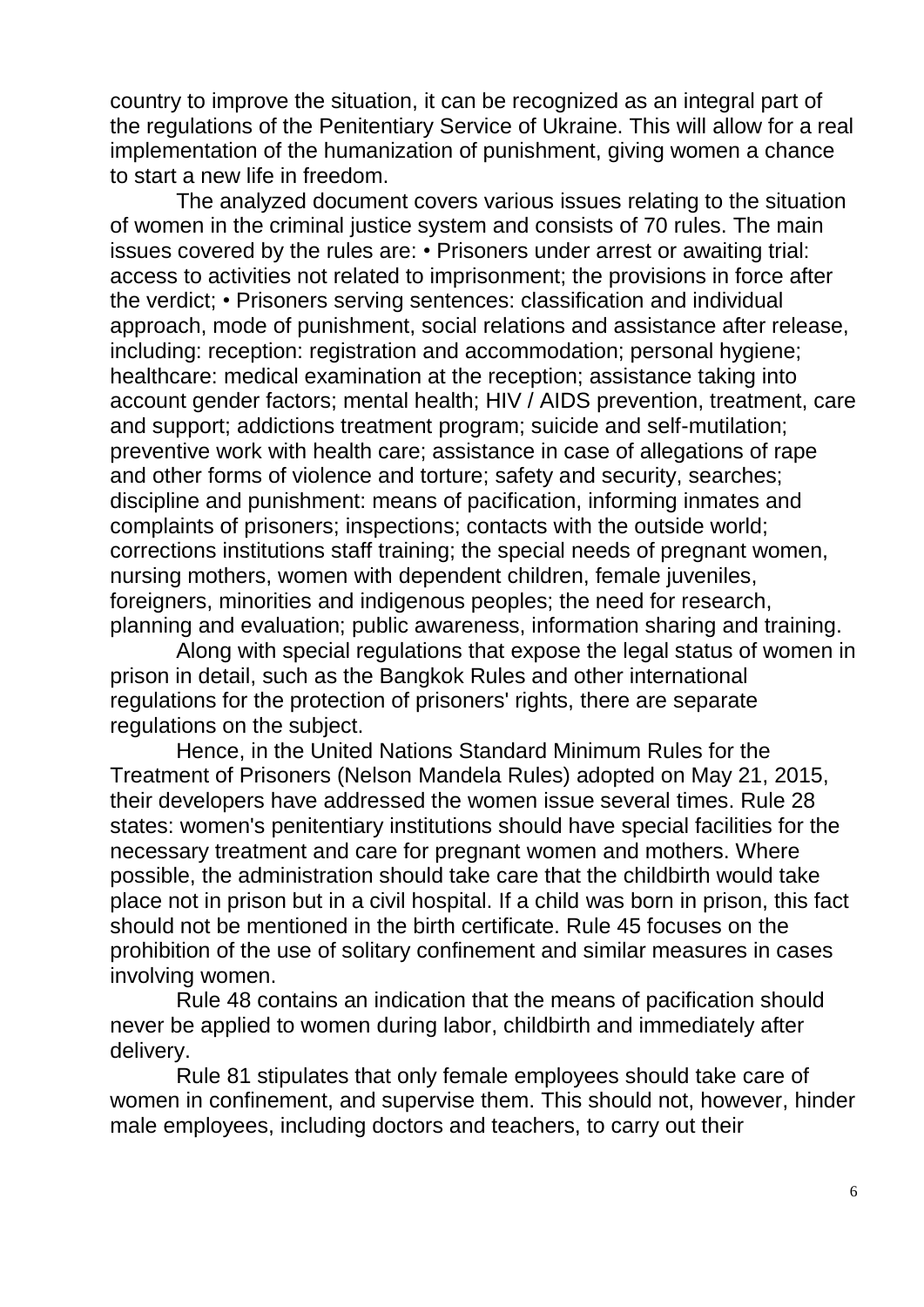professional duties in women's correctional facilities or in designated offices for women prison institutions.

A special rule was also formulated regarding maintenance of women in prisons within the set of the European Prison Rules (adopted by the Committee of Ministers of the Council of Europe on January 11, 2006):

In addition to specific provisions of these Rules relating directly to women prisoners, the authorities should, when deciding on any aspect of their detention, pay special attention to women's needs including their physical, professional, social and psychological problems.

Special efforts should be taken to ensure access to specialized services for female prisoners, who face problems related to physical, psychological or sexual violence.

Women prisoners should be allowed to give birth outside the penal institution, and, in case of birth in detention, the administration should give the woman all necessary support and maintenance.

As to drawing up a list of international regulations incorporated into the scope of domestic laws, one can agree with the conclusion of the gender legal review of the Penal Code (PC) of Ukraine that took into account the Convention on the Elimination of All Forms of Discrimination against Women (1979); European Prison Rules (2006); [United Nations Rules for the](http://www.penalreform.org/priorities/women-in-the-criminal-justice-system/international-standards/)  [Treatment of Women Prisoners and Non-custodial Measures for Women](http://www.penalreform.org/priorities/women-in-the-criminal-justice-system/international-standards/)  [Offenders \(](http://www.penalreform.org/priorities/women-in-the-criminal-justice-system/international-standards/)the Bangkok Rules) (2010), and others. The review stated that the Penal Code provides a number of provisions that reflect certain benefits provided to women compared to male convicts. In particular, women are granted some additional rights and privileges associated with physiological and social differences between people of different sexes.

This applies especially to such important physiological function as birth and nursing of a child. It appears that these benefits are reasonable and necessary.

In particular, the legislator's concern for the health of pregnant women, nursing mothers and their protection is expressed in the following provisions of the Penal Code:

exemption from punishment by correctional labor of a woman who became pregnant after the adoption of the verdict (part six of Article 42);

release from the restriction of liberty for women that conceived (part nine of Article 59);

permission to buy food and basic necessities for a larger amount than for men, issued to convicted pregnant women and women with children in children's homes at penal colonies (part five of Article 108);

creation of improved living conditions and the establishment of higher standards of food for pregnant women and nursing mothers (part three of Article 115);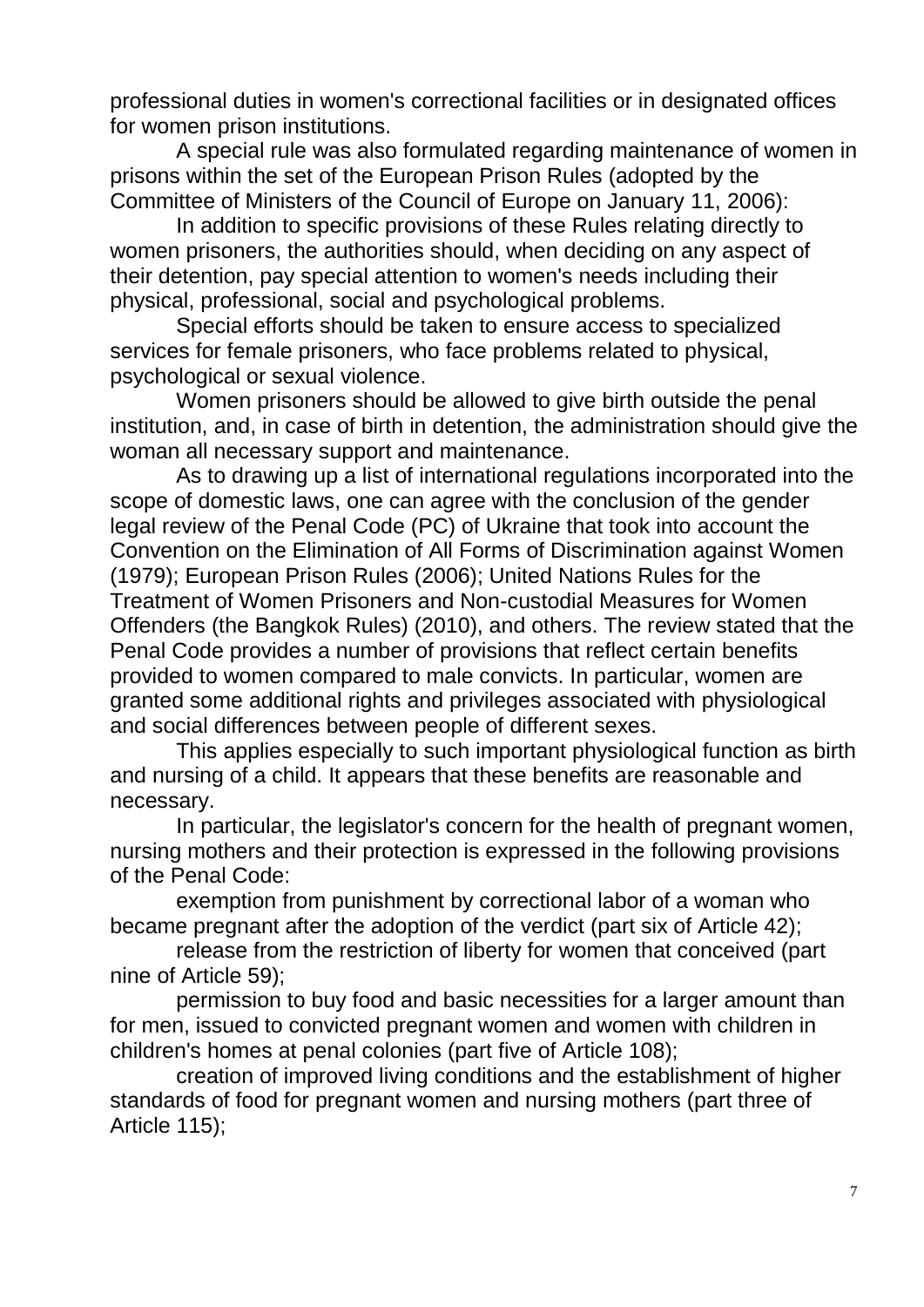providing free food, clothing, shoes, underwear and communal services for convicted women of more than four months pregnant, unemployed women with children in nurseries at correctional facilities (part four of Article 115);

permission to women with more than four months of pregnancy and women with children in nurseries at correctional facilities to work of their own free will based on the conclusions of the colony's medical panel (part two of Article 118);

prohibition to place pregnant women and women with children in nurseries at correctional facilities into disciplinary cells, cell-type premises (solitary confinement) (part two of Article 132);

permit for women prisoners diligent at their the work and keeping the regime to reside outside the penitentiary institution at the time of release from work due to pregnancy and childbirth, and before the child is three years of age (part one of Article 142);

early release from punishment of a woman sentenced to community or correctional labor in case of her pregnancy (part nine of Article 154).

Part five of Article 102 of the Code is also important gender-wise, as it states that personal search must be conducted by persons of the same sex with inmates.

It should be emphasized that the review not only found a significant amount of special rules for women and stated a sufficient level of implementation of international regulations, but it concluded that there are gender misbalanced rules in the Code, not associated with such an important biological difference between genders as child birth and nursing.

However, Ukrainian researchers also expressed other views on the degree of implementation and opinions that the Bangkok Rules were not fully implemented in Ukraine. In particular, Rule 4 states: Women prisoners shall be placed in places of imprisonment situated as near as possible to the place of their residence or place of social rehabilitation, taking into account their duties of release, as well as individual preferences of women and availability of appropriate programs and services. According to Art. 93, Penal Code (PC) of Ukraine, a person sentenced to prison shall serve full sentence in a penitentiary facility typically within his/ her territorial unit according to his/ her place of residence prior to conviction or the place of permanent residence of relatives of the convicted person. This provision would ensure proper maintenance of relationships with relatives as specified in international standards. But the realities of today are such that women are often the ones most disadvantaged in terms of accommodation, as presently only 11 female colonies are located at the territory of Ukraine and their location is not proportional. All this is combined with the lack of money within families for trips, lack of time, paperwork difficulties if the child of a convicted woman is in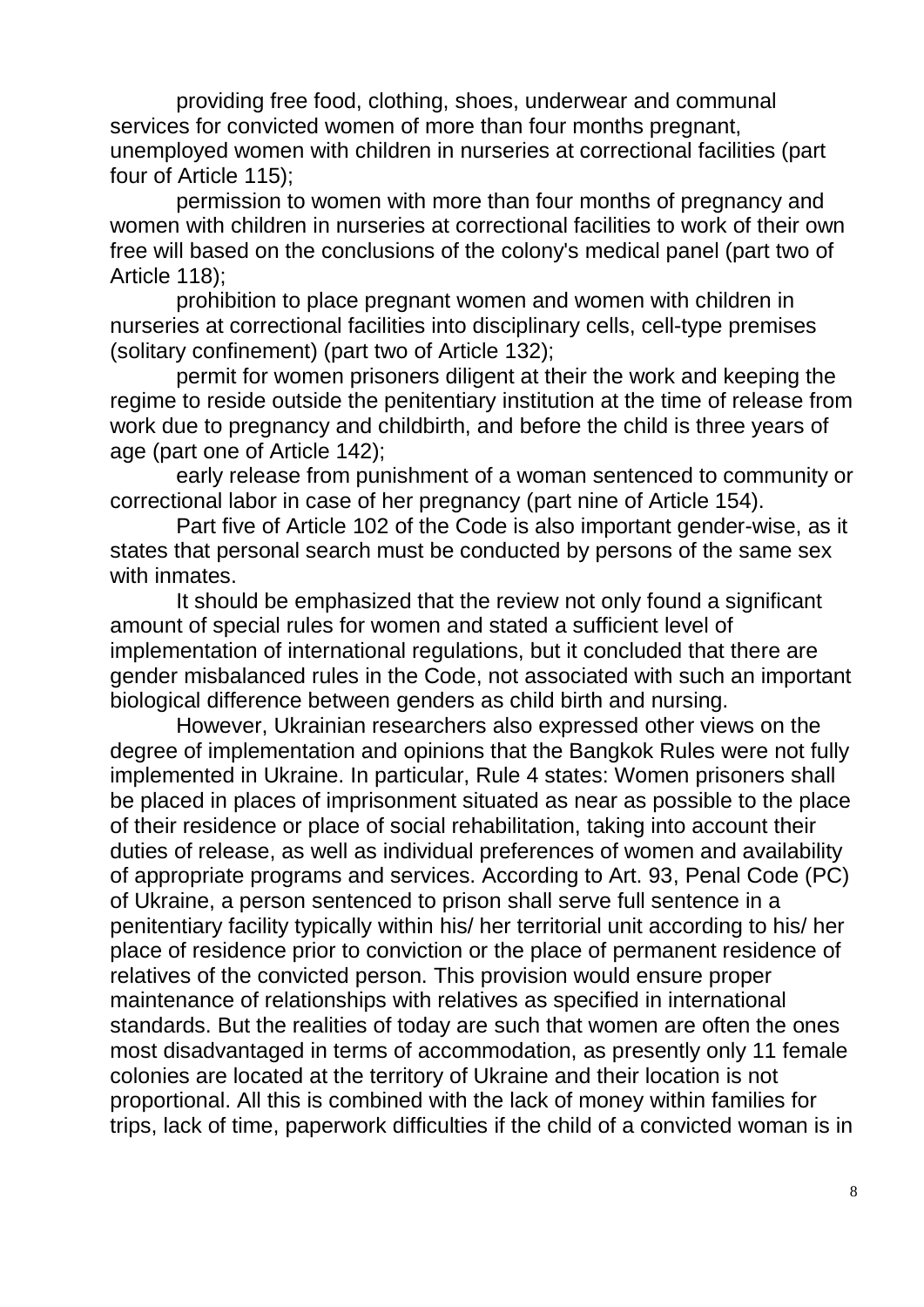a boarding school, drastically complicates contacts with their families. Most women lose such relationships in general because of these circumstances.

Article 28 of the Rules is not fully implemented, it states that a visit should be preferably carried out in more or less comfortable conditions reminiscent of home conditions. The gender feature that must be taken into account in this case is the emotional needs of a mother in close physical contact that can only occur in favorable conditions. After analyzing national laws, a scientist concluded that these requirements are not respected in Ukraine.

In Ukraine, according to departmental regulations, the procedure of medical examination of prisoners is almost identical for all categories. Thus, at admission to correctional facilities, prisoners are mandatorily subjected to medical examination and sanitized. Here, no regulation indicates the need for privacy during such procedures, everything happens in a general manner at the presence of all newly-arrived prisoners and staff. There are not even formal provisions for women prisoners to request examination by a female doctor or nurse. In penitentiaries for women prisoners, the staff did not even hear about specific types of examinations.

Beside contradictions between national laws and the Bangkok Rules, it is worth mentioning that Ukraine has not fulfilled some of the requirements of the UN Standard Minimum Rules for the Treatment of Prisoners (Nelson Mandela Rules), adopted on May 21, 2015. As we stated above, Rule 48 contains a reference according to which no pacifying should ever be applied to pregnant women during labor pains, childbirth and immediately after delivery. Instead, the national laws contain no such prohibition and facts of handcuffing women during childbirth in Ukraine are already being examined in the European Court for Human Rights.

Thus, Ukraine has considerable achievements in the implementation of international instruments on the protection of women prisoners, but some contentious issues remain unsolved.

Another category of vulnerable prisoners that we will review in terms of comparison to international and domestic experience are minors. Peculiarities of the legal status of convicted minors are described in Chapter 21 of the PC of Ukraine (art. 143-149) and in a number of subordinate regulations. As pertains to international regulations, the system of documents describing international standards of treatment of juveniles is quite extensive. It includes: the UN Standard Minimum Rules for the Administration of Juvenile Justice of 1985 (the Beijing Rules), Convention on the Rights of the Child (1989), the UN Rules for the Protection of Juveniles Deprived of their Liberty (1990), the UN Guidelines for the Prevention of Juvenile Delinquency (1990), European Prison Rules (2006).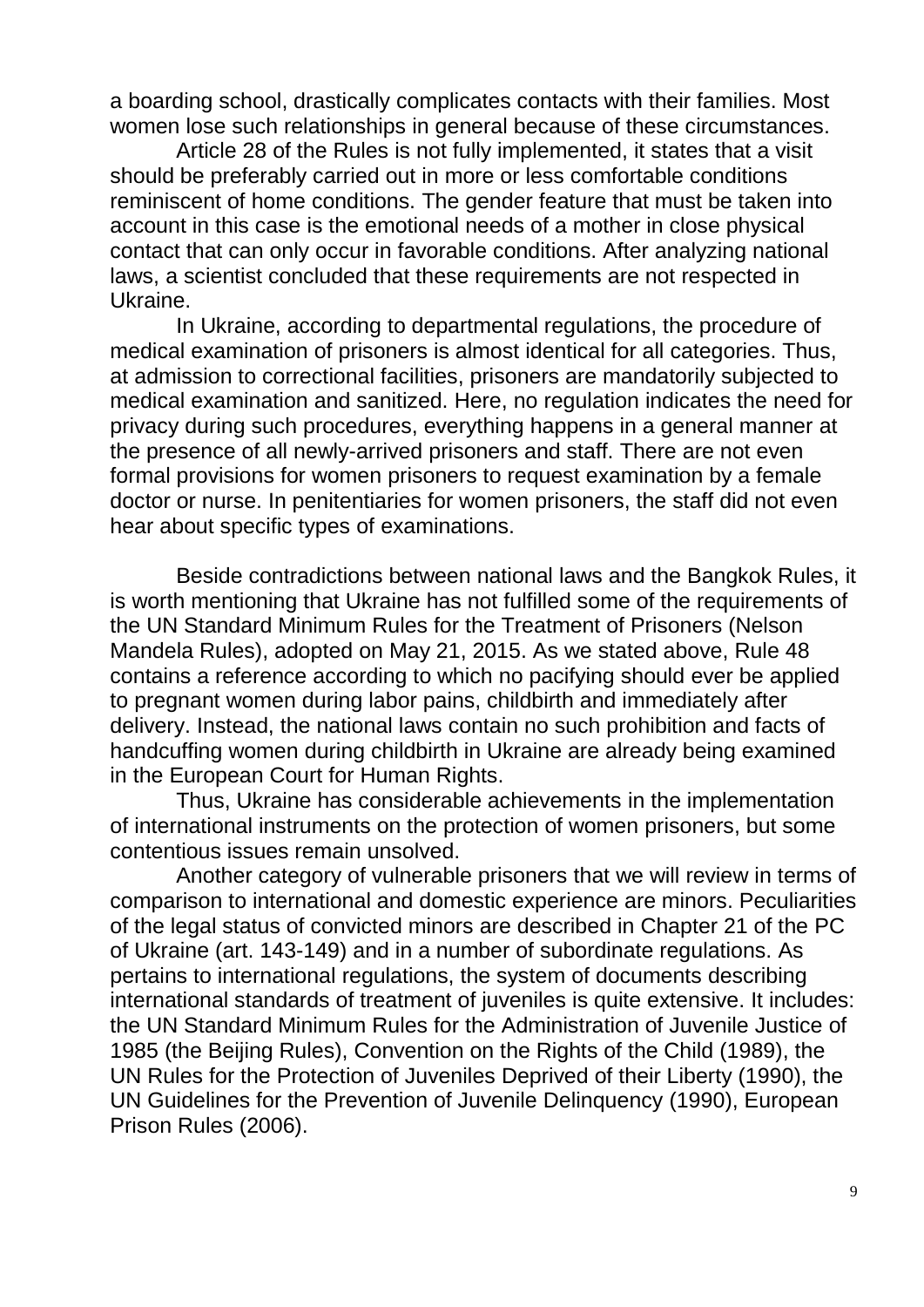The United Nations Standard Minimum Rules for the Administration of Juvenile Justice (the Beijing Rules) are the main international regulations directly related to minors.

In this document, the international community is offering national legislators the exact standards of treatment of those minors whose behavior was so socially dangerous that it was qualified as a crime.

The Beijing Rules structurally consist of six parts: Part 1 - The General Principles; Part 2 - The investigation and Prosecution; Part 3 - Adjudication and Disposition; Part 4 - Non-Institutional Treatment; Part 5 - Institutional Treatment; Part 6 - Research, Planning, Policy Formulation and Evaluation) and, accordingly, 7 rules with commentaries.

The Rules include as the main objectives: the aspirations of all states to contribute to the welfare of minors (Clause 1.1); create conditions for a meaningful life in society for teenagers (Clause 1.2); implement measures to mobilize all possible resources to promote the well-being of teenagers; minimize interference of law in the life of a teenager; effective, fair and humane treatment of teenagers in conflict with the law (1.3); comprehensive support within each country of social justice for all juveniles (1.4); create a system of staff development for the justice service for minors (1.6).

For the first time, this document clarified the term "juvenile offender", which means "a juvenile is a child or young person who, under the respective legal systems, may be dealt with for an offence in a manner which is different from an adult," i.e., for the first time the juvenile offender is defined as a special subject of legal liability at the age range of 7 to 18 years of age or older, which is associated with different from the minimum age limits depending on historical and cultural features of a particular state.

The Beijing Rules also have a dual use in the specific area: first, their norms are formulated in such a way that they could be used under different legal systems; and, secondly, they define common minimum standards relating to the administration of juvenile justice.

According to clause 5.1 of the Beijing Rules, the criminal justice system for juveniles should be directed primarily at ensuring the well-being of minors, in particular through the correlation of any measures of influence on juvenile offenders with the individual features of the offender and the circumstances of the offense. Thus, the main purpose of the legal liability for minors is defined by principles of responsibility and correlation between offense and punishment.

Furthermore, the United Nations Guidelines for the Prevention of Juvenile Delinquency (The Riyadh Guidelines) adopted by the General Assembly resolution on December 14, 1990, are among the most important international instruments for the treatment of minors.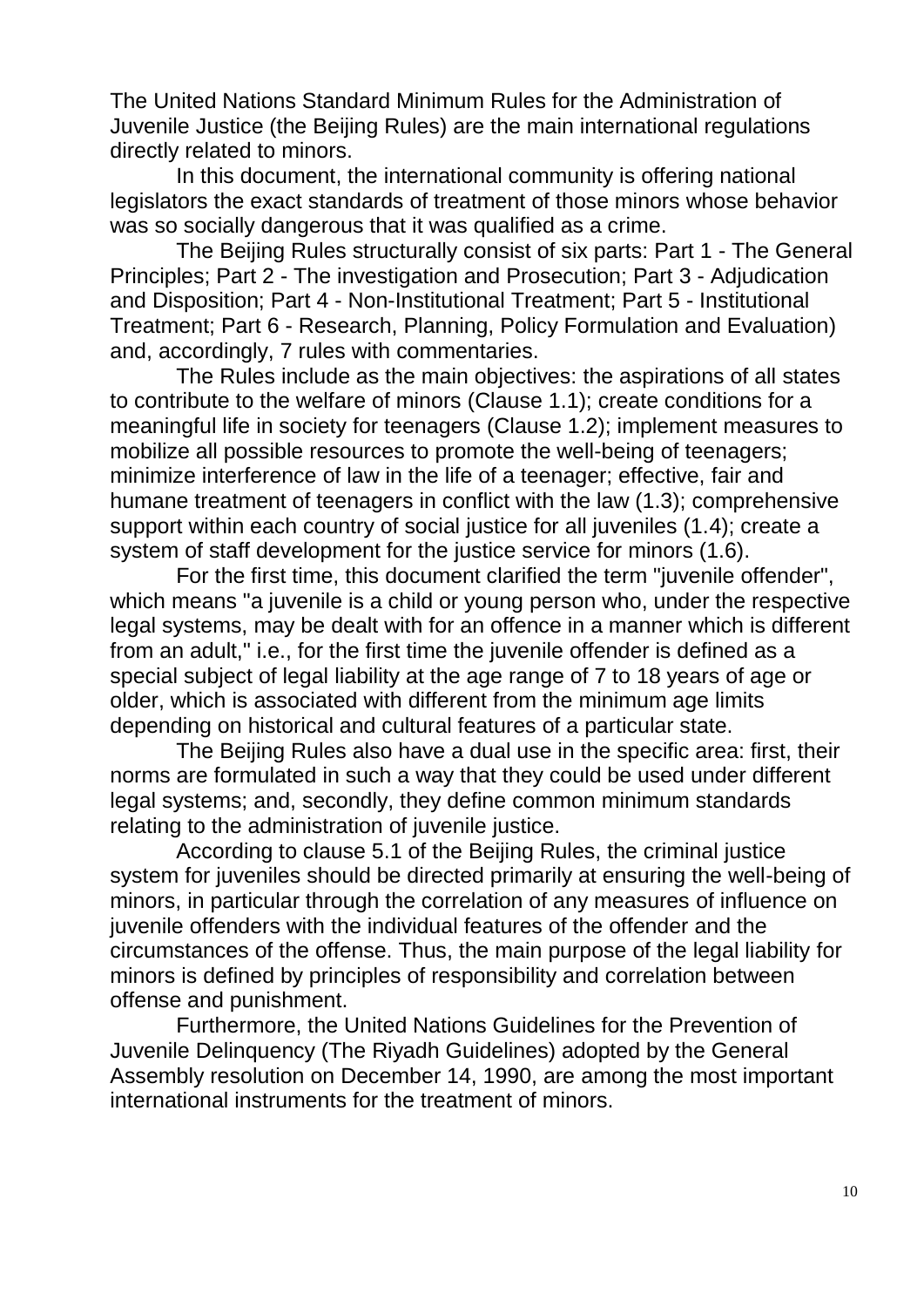According to the Riyadh Guidelines recommendations, the national plan for prevention of juvenile delinquency should include the following mandatory activities:

- In-depth analysis of issues;

- Lists of existing programs, services, facilities and resources available;

- Clear responsibilities of competent organizations, institutions and personnel involved in activities on prevention of juvenile delinquency;

- Mechanisms for proper coordination of governmental and nongovernmental agencies in the prevention of juvenile delinquency;

- Policies, programs and strategies based on predictions, which should be constantly supervised and be subjected to scrutiny during their implementation;

- Methods of efficiently reducing the possibility of juvenile offenses;

- Participation of communities within a wide range of services and programs to prevent juvenile delinquency;

- Close cooperation between national, state and local governments with the participation of the private sector, community representatives and institutions dealing with child labor, childcare etc. in developing and carrying out joint measures to prevent juvenile delinquency;

- Availability of qualified personnel at all levels.

The European Prison Rules of 2006 also raise the issue of juvenile prison inmates. Rule 35 states: Where exceptionally children under the age of 18 years are detained in a prison for adults the authorities shall ensure that, in addition to the services available to all prisoners, prisoners who are children have access to the social, psychological and educational services, religious care and recreational programs or equivalents to them that are available to children in the community. Additional help should be provided to minors released from prison. If minors are in prison, they are held separately from adults unless it is considered that it is contrary to the interests of minors.

In general, it should be noted that juvenile delinquency in general, and young offenders in penal institutions in particular, have long been under the scrutiny of the international community, as evidenced by the significant amount and number of international instruments in this field.

The domestic researchers observe that, internationally, the legal status of juvenile prisoners is considerably higher than in Ukraine. Obviously, the complexity of the provisions of the international instruments guide the states, including Ukraine, to the most differentiated approach to different categories of prisoners. Then prisoners, including minors, receive a number of rights and legitimate interests that may be implemented in the process of their resocialization. In this context, the Ukrainian laws and regulations (primarily penal laws) should take greater account of international standards for the treatment of minors sentenced to imprisonment, which will have a positive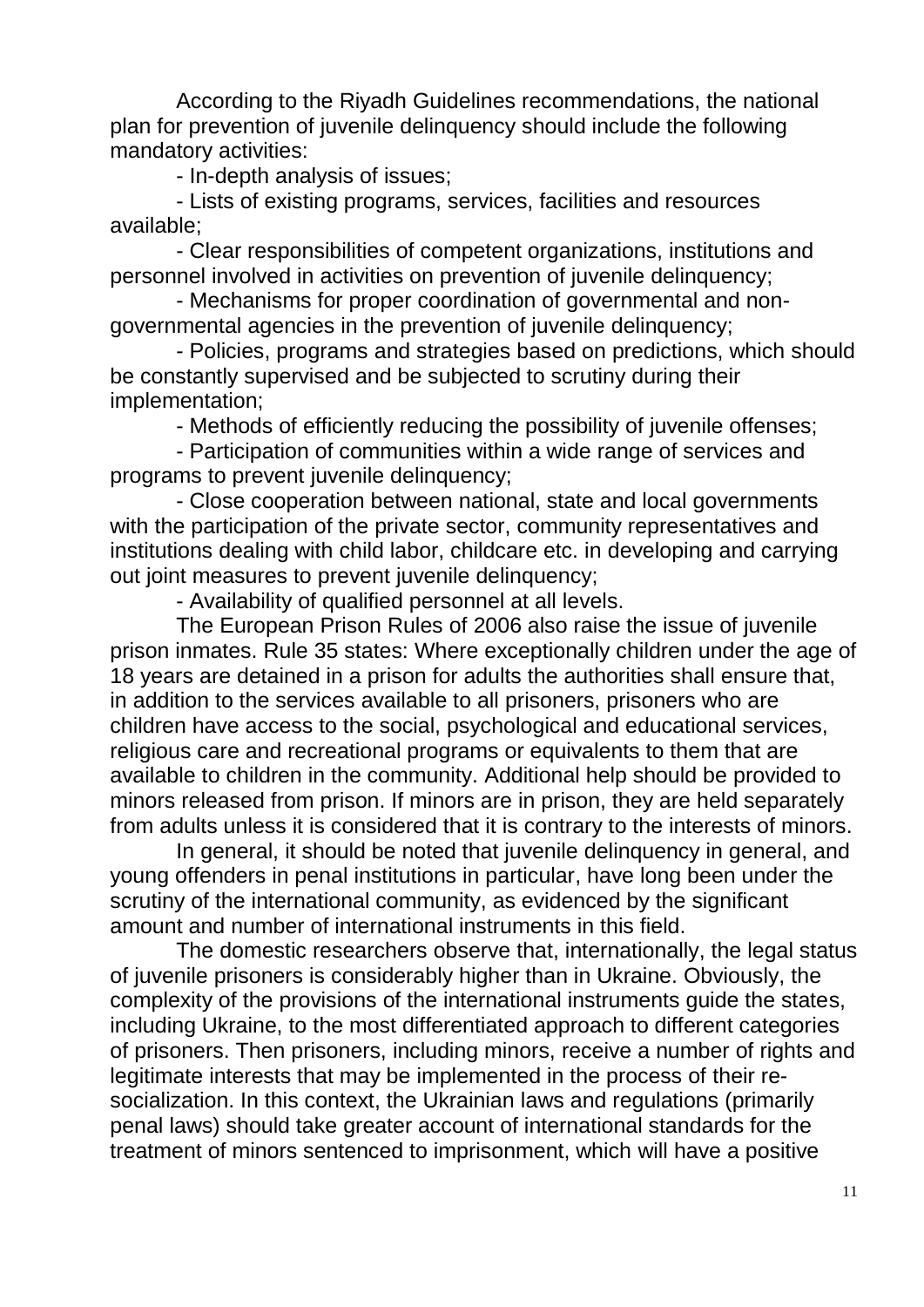impact on the national regulation of their legal status, and, as a result, on efficient re-socialization of the specified categories of persons in terms of educational colonies.

Unfortunately, a number of international instruments' provisions presently is embodied neither in law nor in practice of the juvenile penal system. Rule 26 of the UN Standard Minimum Rules for the Administration of Juvenile Justice states: In the interest and well-being of the institutionalized juvenile, the parents or guardians shall have a right of access. But today in Ukraine, there are only 6 correctional facilities, and only one of them is for female juveniles and this causes considerable difficulties with the implementation of the rule, because a large number of parents from remote corners of Ukraine lack the possibility to properly maintain family ties.

According to rule 28, minors conditionally released from correctional institutions receive assistance and are supervised by an appropriate authority and should receive support from the community. However at present, the law does not provide a clear procedure and responsibility of local communities to help former prisoners. Unfortunately, this issue has not found a clear solution in the new law "On Probation".

Under the domestic law, the provisions of rule 29, which state that efforts shall be made to provide semi-institutional arrangements, such as halfway houses, educational homes, day-time training centers and other such appropriate arrangements that may assist juveniles in their proper reintegration into society, remain undefined. In practice, it is not about creating any real alternatives to correctional colonies, and even no easing of the regime provided by the PC of Ukraine is done. Art. 94 of the PC of Ukraine provides for the establishment of social adaptation station holding prisoners with lawful behavior and diligence in training and work and who are to be released not more than in six months. However, as it has been noticed many times by representatives of human rights organizations, the Kuriazska correctional colony does not have such station at all.

So, we can say that the domestic legal system has not completely absorbed the many years of international experience of management of convicted minors, incorporated in international regulations. There is a significant reserve for further improvement of both laws and enforcement practice. Educationally neglected children require particular attention as they often commit crimes by ignorance.

The number and volume of international regulations on different categories of vulnerable prisoners significantly vary. There are several internationally adopted regulations on juveniles and women in penal institutions, but there are no separate international regulations for categories such as HIV / AIDS-positive people, those infected by tuberculosis, elderly and disabled people. However, we cannot say that the international community has not addressed the issue of these categories of convicts. The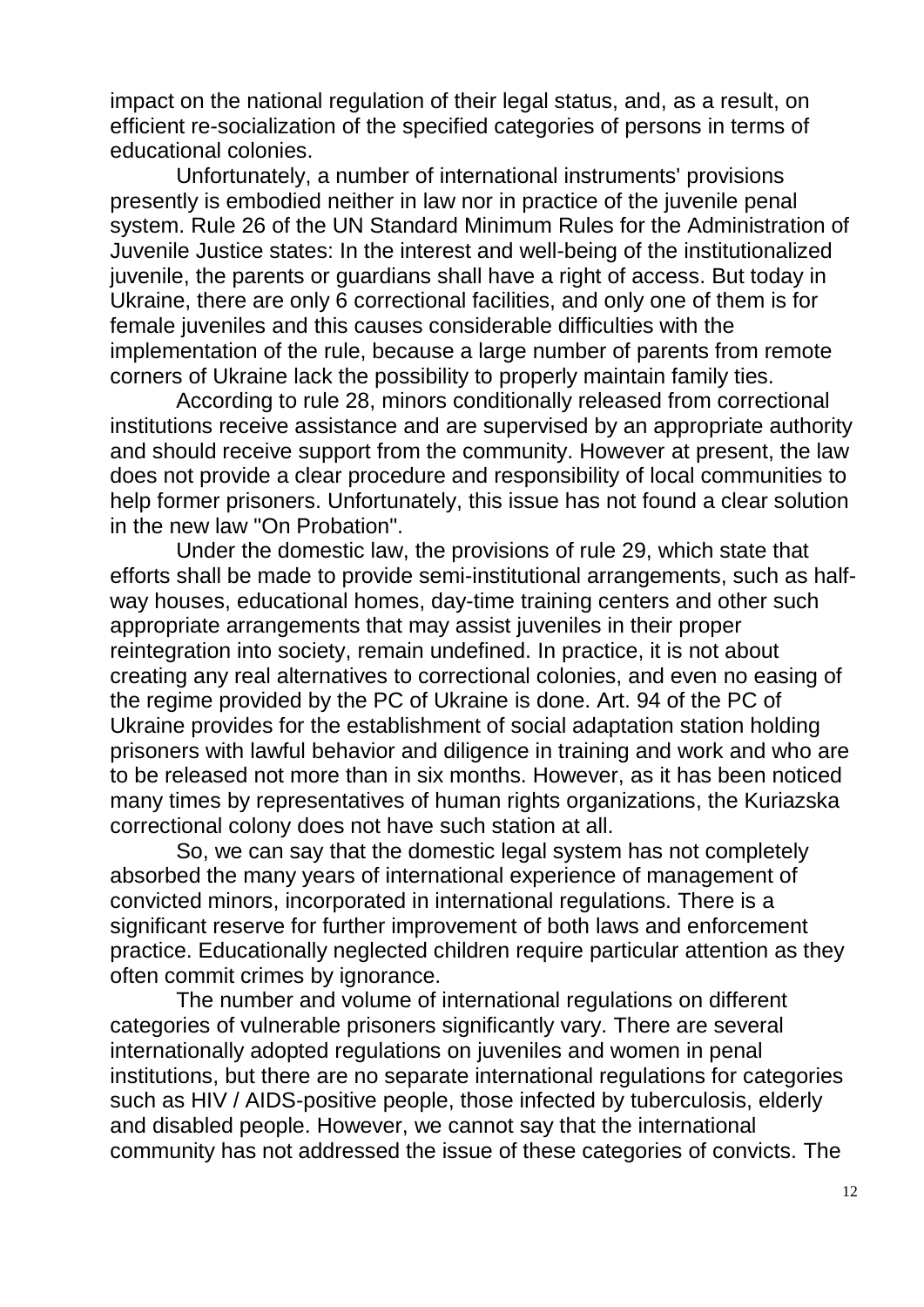international experience on the matter is expressed in general regulations that apply to all prisoners, or in the documents that were adopted regarding certain special groups, without restricting the prisoners issue to a separate document.

It is worth mentioning among the general international instruments such already implemented documents as the Universal Declaration of Human Rights, the International Covenant on Economic, Social and Cultural Rights, the International Covenant on Civil and Political Rights, the International Convention on the Elimination of All Forms of Racial Discrimination, the Convention against Torture and Other Cruel, Inhuman or Degrading Treatment or Punishment, European Prison Rules, the UN Standard Minimum Rules for the Treatment of Prisoners (Nelson Mandela Rules), etc.

In these international instruments, there are only a few rules concerning the peculiarities of the legal status of the studied categories of vulnerable prisoners. Thus, the European Prison Rules set the doctor's responsibility to ensure that HIV-positive prisoners are not to be isolated solely for this reason (Rule 42), but unfortunately, at the time when Ukraine's Medical Service staff are officers of the State Penal Service and subject to administrations of correctional institutions, there are frequent violations of the said provision.

Rule 24 of the UN Standard Minimum Rules for the Treatment of Prisoners (Nelson Mandela Rules) indicates that health-care services should be organized in close relationship to the general public health administration and in a way that ensures continuity of treatment and care, including HIV, tuberculosis and other infectious diseases, as well as drug dependence.

In domestic practice, this international norm has not been observed neither as legal studies in law nor as the current practice of treatment and care of infectious convicts.

As for the special international regulations, there are primarily documents adopted to ensure the rights of certain categories of citizens to receive decent treatment, care and social security, and these documents do not contain certain exceptions or additions for the benefit of convicted persons.

Among international instruments regulating such issues, it is worth mentioning the Principles of Medical Ethics relevant to the Role of Health Personnel, particularly Physicians, in the Protection of Prisoners and Detainees against Torture and Other Cruel, Inhuman or Degrading Treatment or Punishment, adopted at the 37th session of the UN General Assembly on December 18, 1982; Recommendations of the Committee of Ministers of the Council of Europe Rec. R (93) 6 concerning prison and criminological aspects of the infectious disease control including AIDS and related health problems in prison; The Convention on the Rights of Disabled Persons, adopted by the UN General Assembly on December 13, 2006.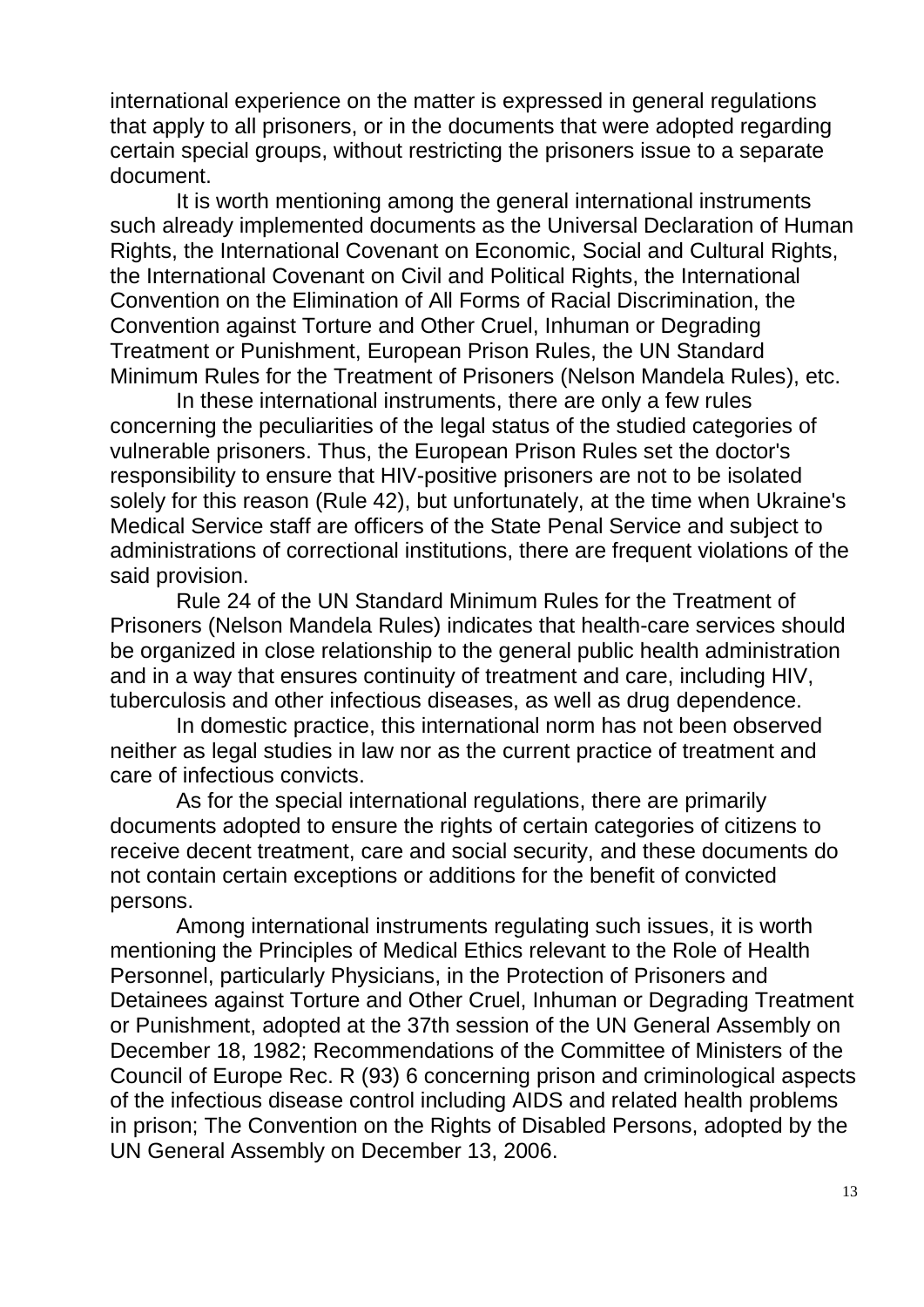Domestic human rights groups have noted significant problems with the implementation of the specified documents in the national laws; it is even worse with real endorsement of already secured guarantees. And this pertains to the people outside correctional institutions. Within penal institutions, the specific rights of the disabled, the elderly, patients with HIV/ AIDS and tuberculosis, are observed even less. It very difficult for prisoners serving sentence to obtain adequate support from the state and private institutions, and unfortunately we have to state that the legal status of HIV/ AIDS, TB-infected, elderly, and disabled persons is characterized by the same complexity as that of persons who are not in penal institutions, subject to the conditions of detention in isolation from society.

One of the main problems appears to be a proper material welfare of those persons as it was repeatedly reported to human rights defenders. In conditions of imprisonment, the possibility to obtaining high-quality medical care and to receive specific drugs becomes considerably complicated. The problem of filing complaints against the administration of correctional institutions, including at violation of the rights of these vulnerable prisoners has become quite common for the national penal system.

Among other things, we must indicate that problems of prisoners suffering from HIV/ AIDS are not reduced to their treatment but rather to the manipulation of the statistics in order to make an impression of the improvement of the situation in the penitentiary service, as it has been noted by human rights activists.

The international community does not define in regulations the specific features of maintenance of elderly and disabled persons in prisons, and devotes more attention to the need to exclude cases of elderly prisoners penalties involving deprivation of liberty. In addition, the foreign practice widely uses release of persons who were sentenced to long terms or even for life after they reach a certain age.

In general, it should be noted that the legal status of HIV/ AIDS and TB-infected, the disabled, the elderly people is insufficiently detailed both in domestic laws and international regulations. The problems of low health and social security of the specified categories of persons are only intensified in isolation from society.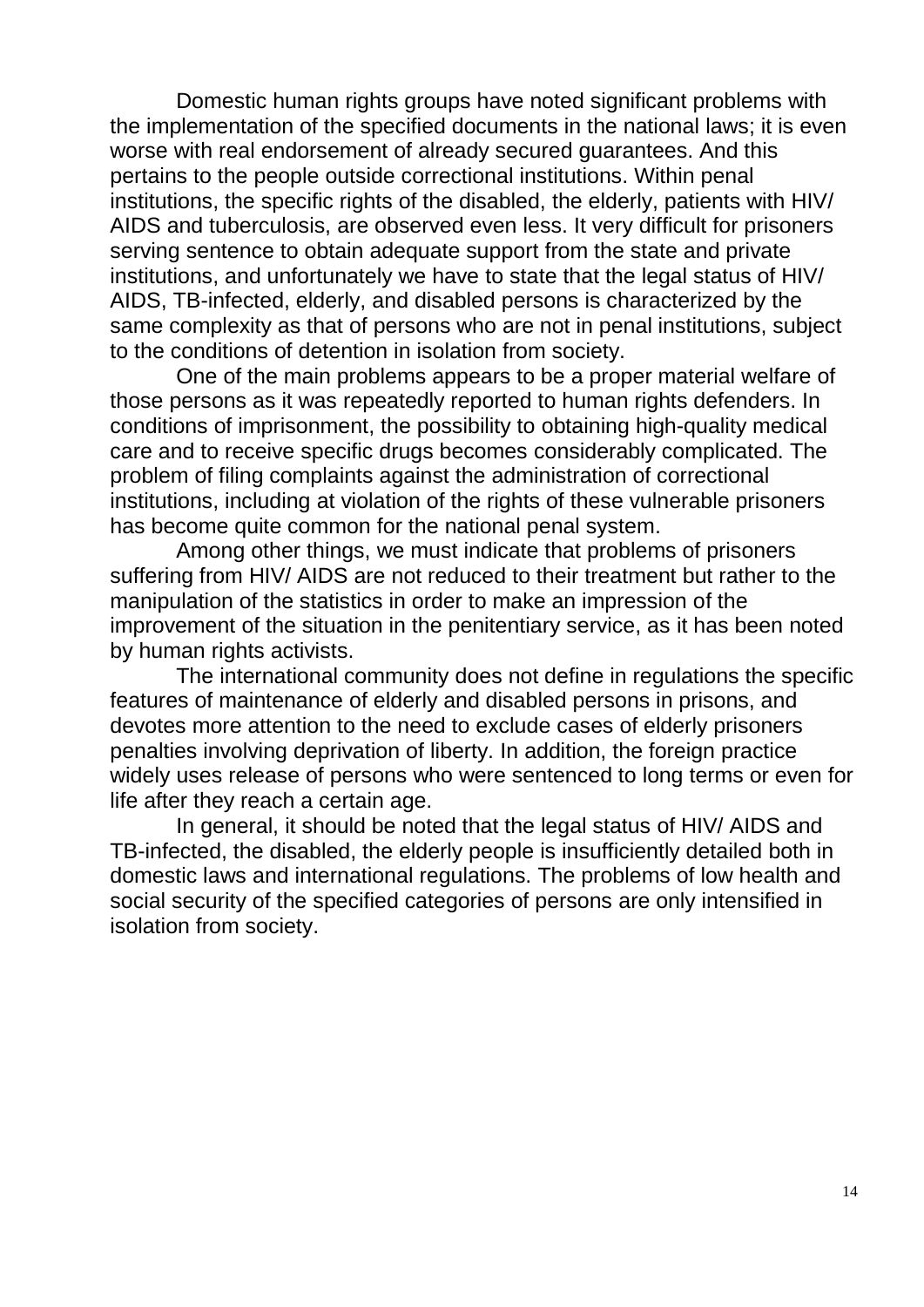# **ІІІ. RESEARCH RESULTS**

## *General Information on Prisoners in Ukraine's Penal Institutions*

As of August 1, 2015, there were 177 institutions and 669 units of penal inspections (of which 29 institutions and 47 units of penal inspections were at the territory of Donetsk and Lugansk regions, these territories are temporarily under control of Ukrainian authorities) under management of the State Penitentiary Service of Ukraine. In the prisons and detention centers located at the territory controlled by the Ukrainian authorities, there are 71,325 people; thus directly in 113 prisons there are 54,909 convicts. Of them:

7 maximum security colonies - 2,844 persons;

32 colonies with medium level of security for repeat convicts - 21,854 persons;

27 colonies with medium level of security for first-time convicts - 15,825 persons;

7 colonies with minimum level of security and general conditions for holding men – 2,053 persons;

4 colonies with minimum level of security and eased conditions for holding men - 642 persons;

*11 colonies for holding women - 2,613 persons;*

*4 specialized medical institutions - 1,239 persons;*

*in medical institutions at prisons and detention centers – 1,741 persons;*

*21 correctional centers - 2,397 persons;*

*6 correctional facilities (for minors) - 371 persons.*

## **Women and women with children**

*Specific National Penal Legislation* 

The Penal Code of Ukraine (further on the PC of Ukraine) establishes a procedure of punishment by imprisonment of sentenced women:

According to Art. 18 of the PC of Ukraine, women are serving sentences in penal colonies at minimum level of security with general or eased conditions and at middle security colonies. That is, they must have a smaller number of rights restrictions than the convicted men. The legislator does not establish or outline any specific features. The law does not provide either for any differences related to physiology, psychology and physical abilities of women. Women prisoners are provided with food, clothes, and communal services according to norms established for prisoners serving sentences in correctional facilities.

In case of need, women's correctional facilities could organize nurseries.Convicted women have the right to put their children under three years old in these nurseries. A nursery at a penitentiary institution is a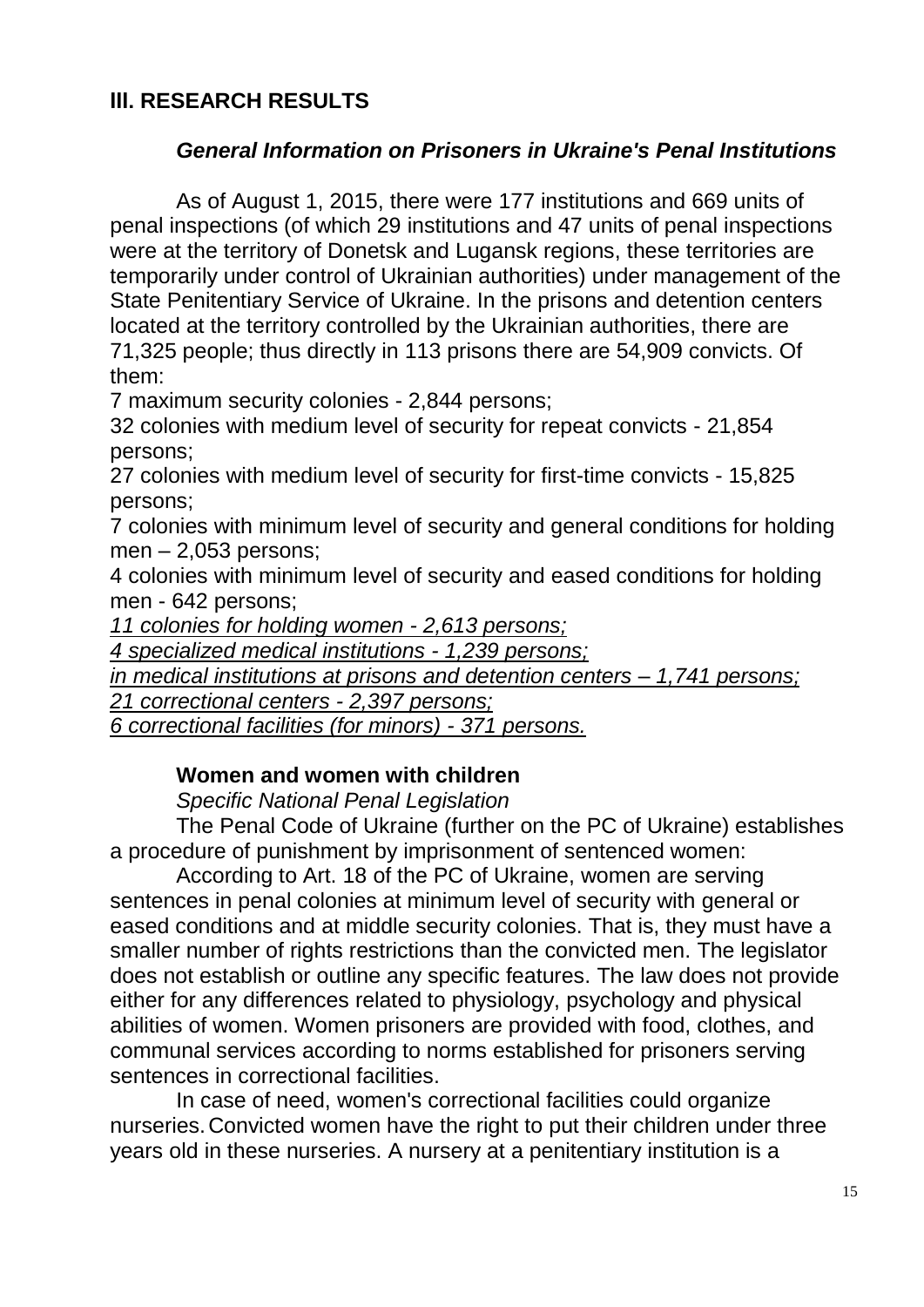childcare institution. In nurseries, children are under the care of the administration of the childcare facility, at full state support, they are provided with the necessary conditions for normal life and development. If a convicted woman has expressed no desire to live in the nursery together with her child, she should be given the opportunity to communicate with the child without any restrictions.

If a convict is required to attend her child at the time free from performing her duties, it is not considered a communication restriction.

Nursing mothers and pregnant women can receive varied food parcels (transfers) as determined in their medical conclusions.

Convicted women can live with their children of under three years old in the nursery, for this the penitentiary administration creates the necessary conditions for living and controlling the behavior of women in the nursery.

In cases when there is no applicable exemption from punishment under Article 83 of the Criminal Code of Ukraine, convicted women pregnant over four months or those having children up to three years are sent by the penal colony administration for further serving their sentence to a penal colony with a nursery.

The central executive body regulates visits of close relatives of a child in the nursery and the conditions of communication thus ensuring the formation and implementation of the state policy in the area of execution of criminal penalties. Children of women prisoners, with the consent of the mother, may be transferred to her relatives or, with the consent of the mother and by the decision of the guardianship and trusteeship, to other individuals or, upon reaching the age of three years old, are to be sent to children's institutions. If the mother of a child who has reached the age of three years old, has an unserved part of the sentence not exceeding one year, and she faithfully fulfills her motherhood duties, the presence of the child in the nursery can be extended by the penitentiary administration until the release of the mother (Article 141 of the PC of Ukraine). Convicted women who faithfully put to work, if any, and keep to the regime are permitted (by the decision of the Penitentiary Colony Chief in agreement with the Supervisory Commission) to live outside the penal colony at the time of release from work due to pregnancy and childbirth, as well as until the child reaches the age of three years old.

Convicted women who are allowed to stay outside the penitentiary:

Have to settle near the penal colony and are under the supervision of the prison administration;

They can wear clothing appropriate at civilian life, to carry money, mobile phone, mobile accessories and valuables;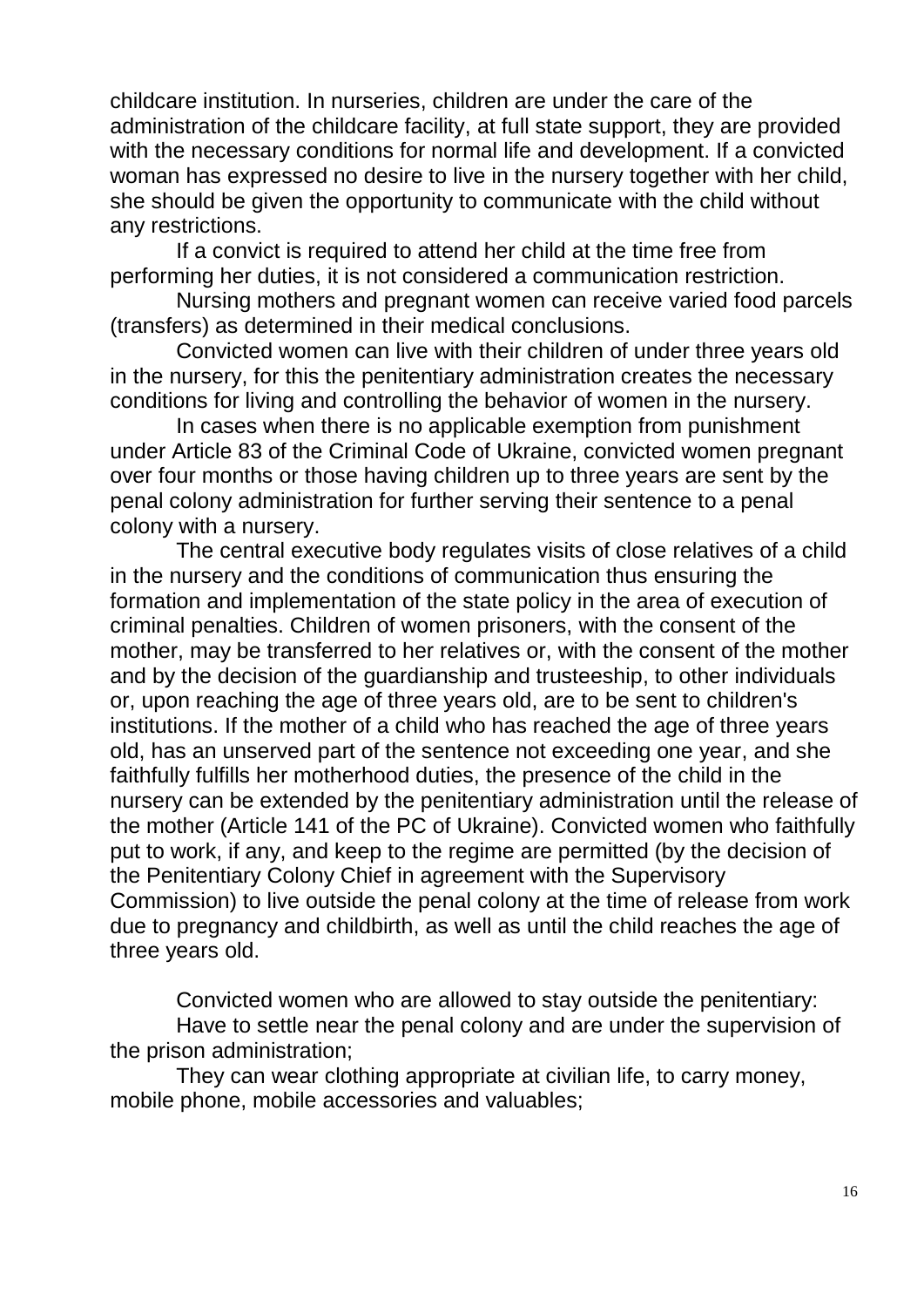They can correspond without limit, receive remittances, postal parcels, spend money, have meetings with relatives and others, use mobile communications at their own expense;

They have the right to freedom of movement on the territory, the boundaries of which are determined by the Penitentiary Colony Chief;

In the case of childbirth/ illness of prisoners or their children, they may be placed in local hospitals;

After the period of leave from the work due to pregnancy and childbirth, they do the work as directed by the penitentiary administration, they are accrued earnings at the same basis as other prisoners serving sentences at penal colonies of this type.

Food, clothes, and communal services are provided according to the norms established for prisoners serving a sentence at a penal colony. In the case of systematic or willful violation of the rules of conduct, the right to live outside the colony is canceled by order of the Penitentiary Colony Chief agreed with the Supervisory Commission, and the sentenced woman is to be returned to the colony for further serving the sentence (Article 142 of the PC of Ukraine).

The care for the health of pregnant women, nursing mothers and their protection is expressed in the following provisions of the PC of Ukraine:

Convicted pregnant women and women with children in nurseries at penal colonies have permission to buy food and essentials for a larger amount than men (part five of Article 108);

Creation of improved living conditions and the establishment of high standards of food for pregnant women and nursing mothers (part three of Article 115);

Providing free food, clothing, shoes, underwear and communal services for convicted women of more than four months pregnant, unemployed women with children in nurseries at correctional facilities (Article  $115$ :

Permission for women with more than four months of pregnancy and women with children in nurseries at correctional facilities to work on their own free will based on the conclusion of the medical panel of the colony (part two, Article 118);

Prohibition to place pregnant women and women with children in nurseries at correctional facilities, into a disciplinary cell, cell-type premises (solitary confinement) (part two, Article 132);

Prohibition to use straitjackets on convicted juveniles and women (part three of Article 106).

That is, no significant differences in the punishment of women convicts is stipulated by the legislator, and the only exceptions are pregnant women and women with children.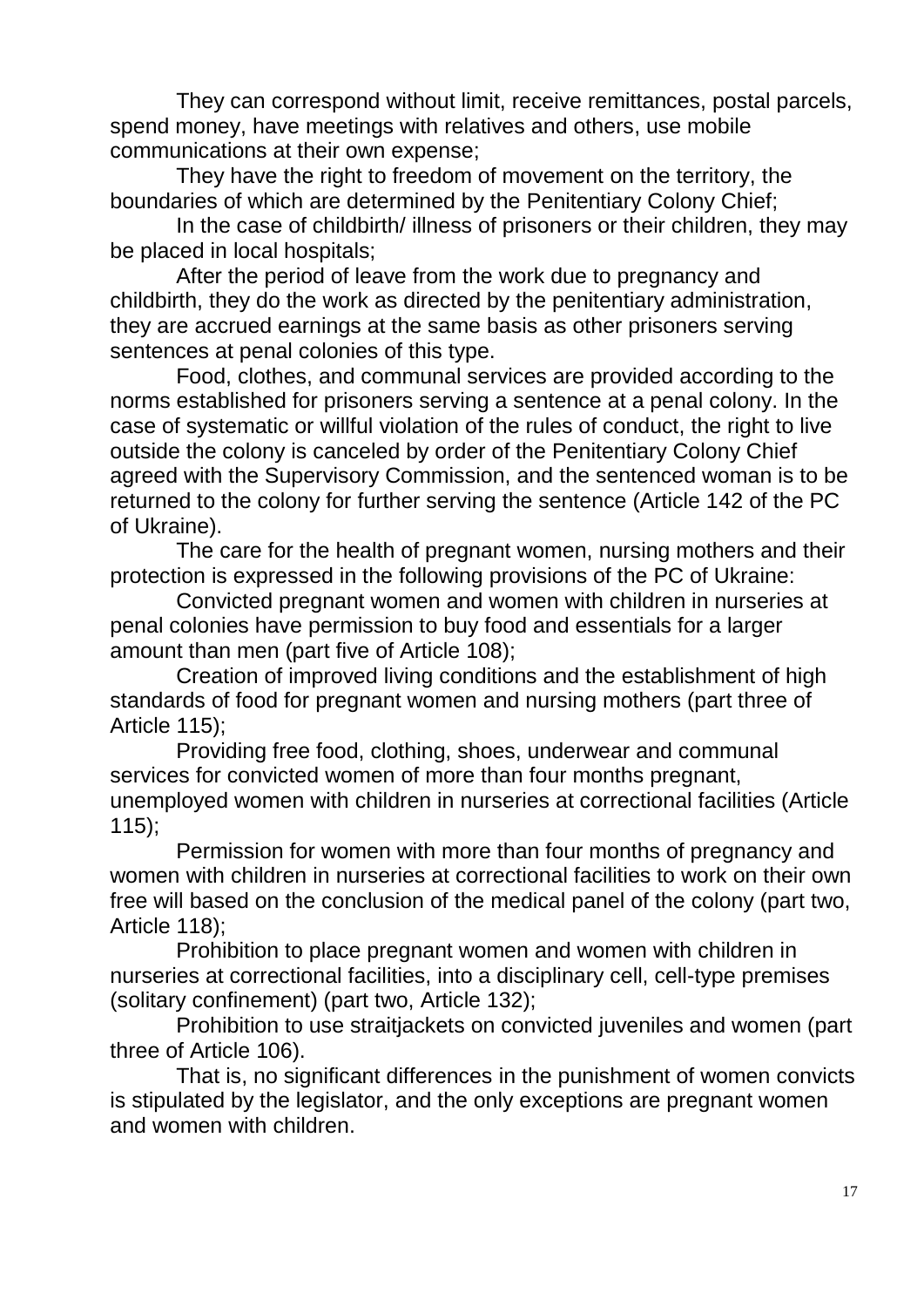#### *Recommendations for Improvement of Punishment and Enforcement of Rights and Freedoms*

The results of the study suggest that the process of organizing proper conditions in penal institutions for women and women with children is difficult. One has to take into account the problems of institutional, economic and social nature that women have to face when being released from imprisonment. The society is generally more demanding towards them (more demanding than to male prisoners), warily accepts their return to society, which has a significant impact on their subsequent re-socialization and return to normal life. The presence of children makes the identified problems of material and moral nature even more complex for woman.

The penal system, the organization of institutions for implementing the sentence of women imprisonment require conceptual thinking. The issue of peculiarities of punishment by imprisonment concerning condemned women should take its proper place in criminal law and penal policy of the State. A more damaging impact of imprisonment on a woman's personality makes this issue very important.

To improve the existing conditions of serving the sentence for convicted women and in order to facilitate their social adaptation after release, it is appropriate to introduce such measures:

1. Introduce amendments to the provisions of the PC of Ukraine and other regulations:

1) In order to eliminate the problem of lack of awareness of female convicts of their rights on arrival to the correctional institutions, there is a need to improve the provisions of paragraph 1 part 1, Art. 8 of the PC of Ukraine. It is necessary to supplement the said paragraph with the following sentence: "In case the administration of the institution or agency of punishment fails its obligation to provide the said information to the convicted persons, the responsible person and the head of the institution or penitentiary colony should be held accountable."

2) In order to address the possibility for the prisoners to inform their relatives on arrival to the correctional institution, even while in the diagnostics quarantine station and distribution, we offer to supplement part 5, Art. 110 of the PC with the following sentence: "The ability to make telephone calls becomes available to prisoners right upon arrival to the penitentiary, including during their stay in the diagnostics quarantine station and distribution."

3) In order to ensure medical secrecy on the health status of sentenced women, Art. 116 of the PC of Ukraine should be supplemented in part 6 with: "For disclosure of *medical secrecy, the doctor of the penal institution* may be subject to liability established by current legislation."

4) Given the characteristics of the *female body* and the provisions of international instruments, art. 166 of the PC of Ukraine should also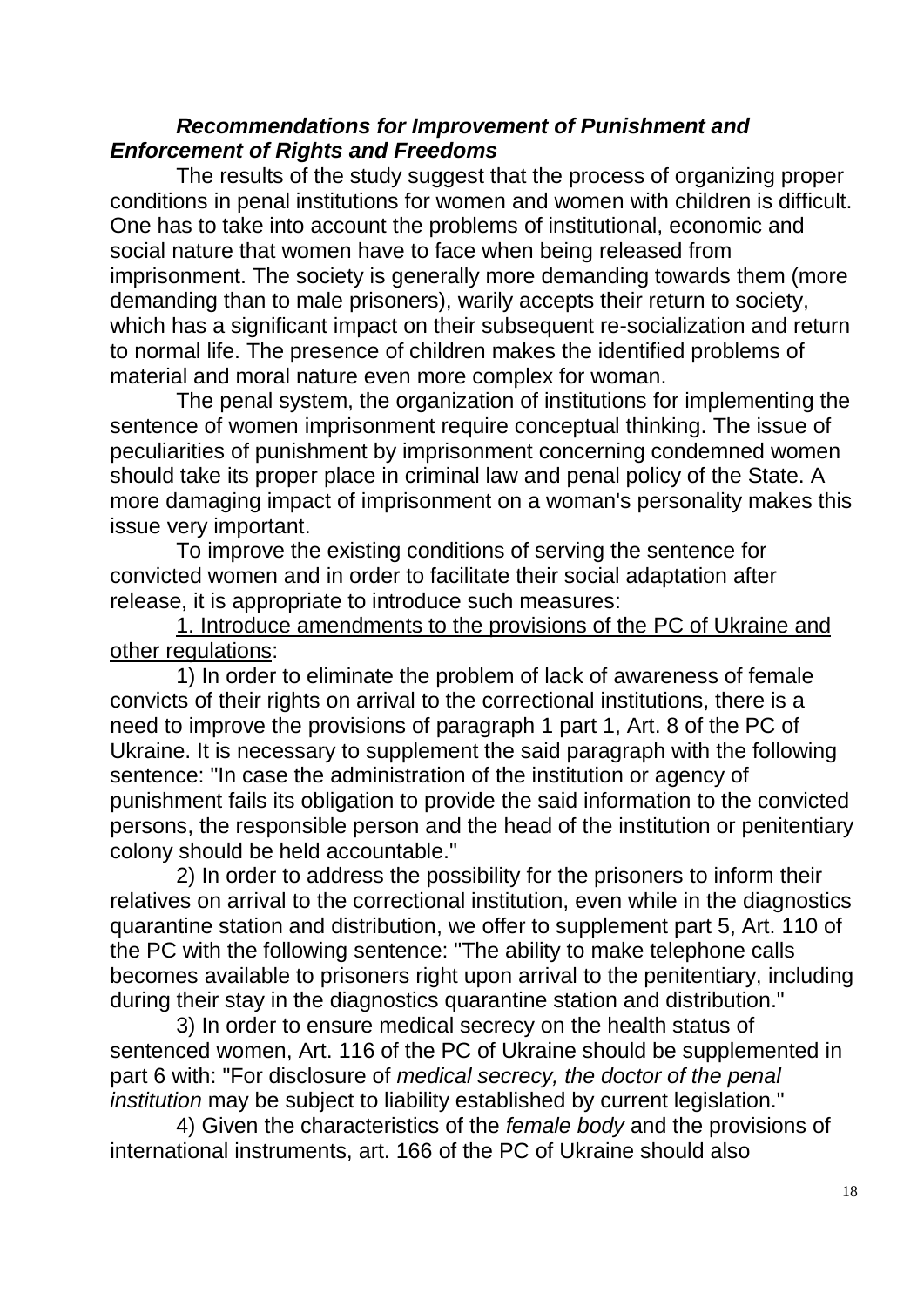complement part 7 as follows: "women convicts are guaranteed the right not to provide information and not to pass inspection in connection with the history of reproductive health. Upon request, the woman should be provided medical *examination* by a female doctor. During medical examination, only medical staff can be present, unless a doctor thinks that there are exceptional circumstances or when a doctor asks a fellow penitentiary employee to attend patient for security reasons or when the sentenced person requests it."

5) The issue of development and adoption of a separate regulation is very important, which would settle the peculiarities of treatment of prisoners' drug addictions. The development of this document should be initiated in cooperation with the Ministry of Justice of Ukraine and the Ministry of **Healthcare** 

*6) We propose to introduce certain easement in providing visits for mothers and their children. To this end, we offer to phrase the second sentence in part 1, Art. 110 of the PC of Ukraine as follows: "Short visits are provided with relatives or other persons in the presence of a colony representative, except for women serving time that are provided children visits without the mandatory presence of a colony representative."*

7) In order to resolve peculiarities of assistance associated with pregnancy and childbirth to women prisoners, there is a need to introduce changes to the Resolution # 1751 of the Cabinet of Ministers of Ukraine of December 27, 2001 "On the Procedure of Appointment and Payment of State Aid to Families with Children." Paragraph 4 of the Resolution should be supplemented with the following sentence: "The basis for the appointment of assistance in connection with pregnancy and childbirth to a woman prisoner is established by a formalized medical certificate issued by the medical unit of a correctional institution and the mother's statement composed in accordance with the form approved by the Ministry of Social Policy."

8) In order to guarantee the retired women prisoners the possibility to accumulate certain funds from pension income, we propose to supplement Art. 122 of the PC of Ukraine, part 6 as follows: "The cost of keeping prisoners in the penal colony is reimbursed from pensions (food, items property, municipal services, etc.), with at least twenty-five percent of the pension credited to the account of the prisoner".

9) In order to address the issue of permission to travel outside the institution to a woman before having a baby, we propose to supplement Article 3. 111, the PC of Ukraine, with part 4 as follows: "Pregnant convicted women serving a sentence of imprisonment may be allowed a brief visit outside the correctional facility in Ukraine to address domestic issues on further placement of children with relatives, guardians or in children's homes for not more than ten days without accounting for the time spent in transit (not more than three days)."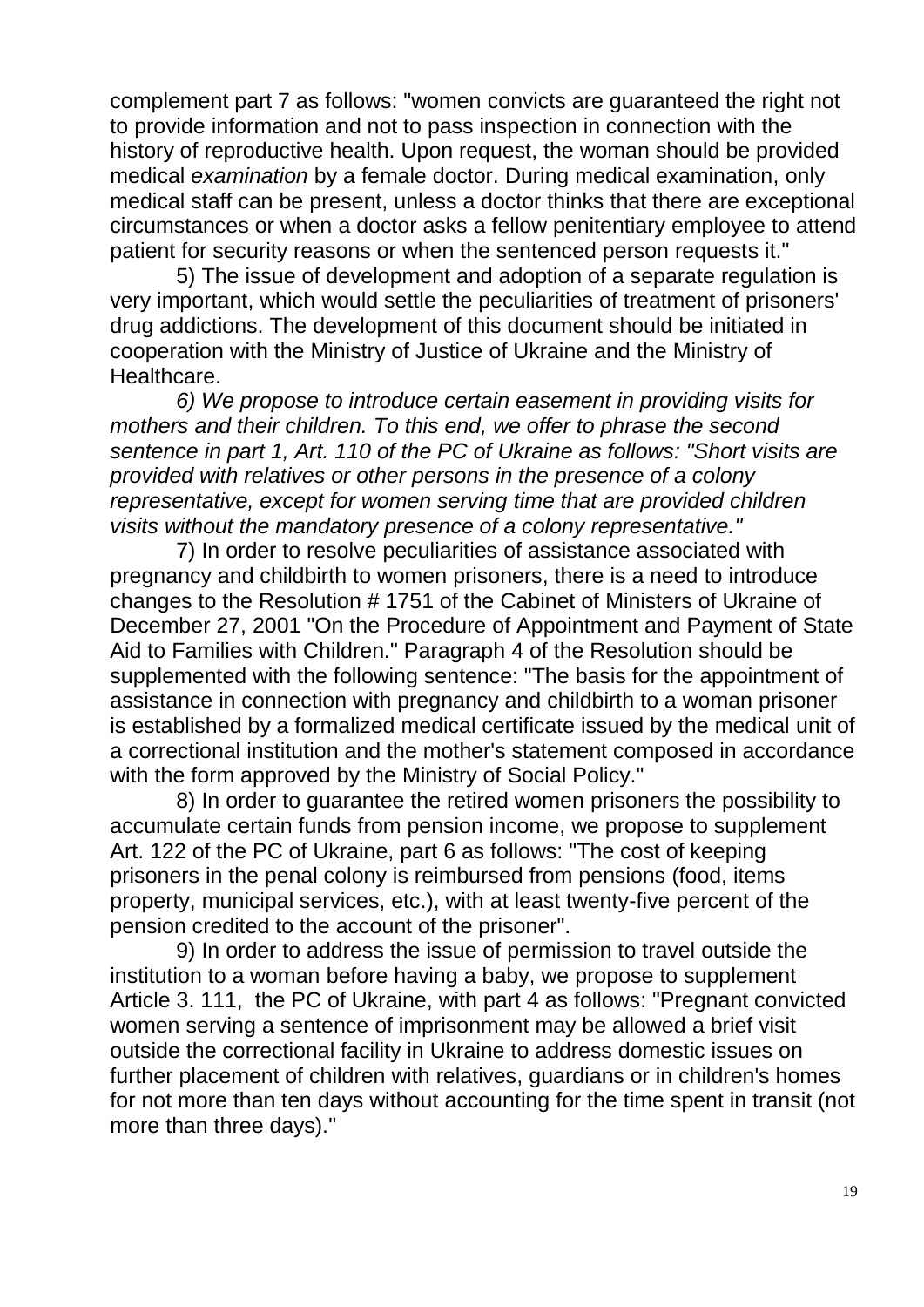10) In order to enable the normal development and upbringing of a child, pregnant women and women with children up to three years old should be given the opportunity to be transferred to the district social rehabilitation center. To do this, we propose to delete paragraph 3 from part 2, Art. 101 of the PC of Ukraine.

2. Improvement of the Practice of Punishment in the Form of Imprisonment should consist of:

1) A thorough *informing* of women prisoners about their rights should be ensured with the aid of control measures in the penitentiary facilities, both from the public and the state authorities.

2) It is appropriate to conduct explanatory *work* (*briefings*) on the peculiarities of emotional state of women and on the need for its consideration in the organization of imprisonment institutions, explain the duty of the administration to provide women prisoners with hygiene-related products.

3) It is necessary to expand the practice of giving women prisoners opportunities to pass special tests such as Papanykolau test. In particular, this possibility should be ensured by granting access to international donor organizations and enhancement of cooperation with the Ministry of Healthcare of Ukraine.

4) Apart from the sentence implementation process, the stage of appointment of the sentence also requires improvement. This is about the application of Art. 96 of the Criminal Code of Ukraine by courts. In particular, there is a need to appeal to the *High Specialized Court for Civil and Criminal Cases* in order to consolidate at the *level of plenum* the provision that the rule of the Art. 96 Compulsory Treatment does not expressly provide for the possibility of compulsory treatment to inmates suffering from drug addiction, if the addict has no other diseases that actually pose a risk to the health of others.

5) It is worth attracting attention of the penal institution employees, of the Ministry of Justice, and prosecutors to the need to improve the prisoners' ability to file complaints, particularly confidential complaints.

6) An urgent task is to eradicate the practice of involving women prisoners in unpaid and harmful to their health work. Compliance with labor legislation should be a priority in the organization of production in prisons for women.

When conducting inspections in penal institutions, primarily during the prosecutor supervision, it is essential to pay attention to the correlation of wage accrued to working women to the amount of actually performed work. Also, the control should be provided so that when convicts are released from the penal colony they are paid in full the entire amount of their earnings.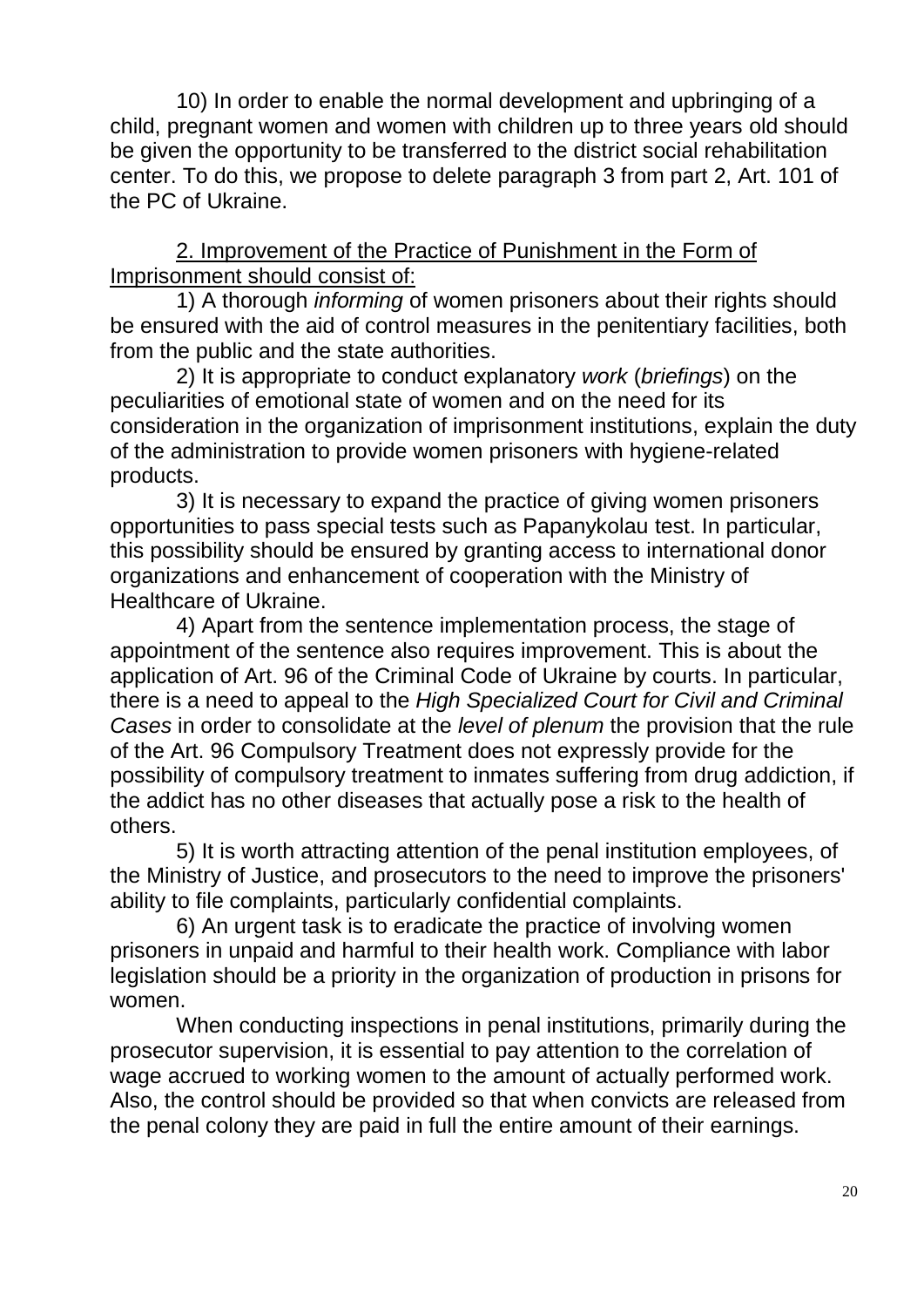7) Special attention should be paid to the issue of prison psychologists' professionalism. It is important to organize the work of constant improvement of their skills, because these officers are entrusted with important tasks of psychological component of the educational process in women's institutions.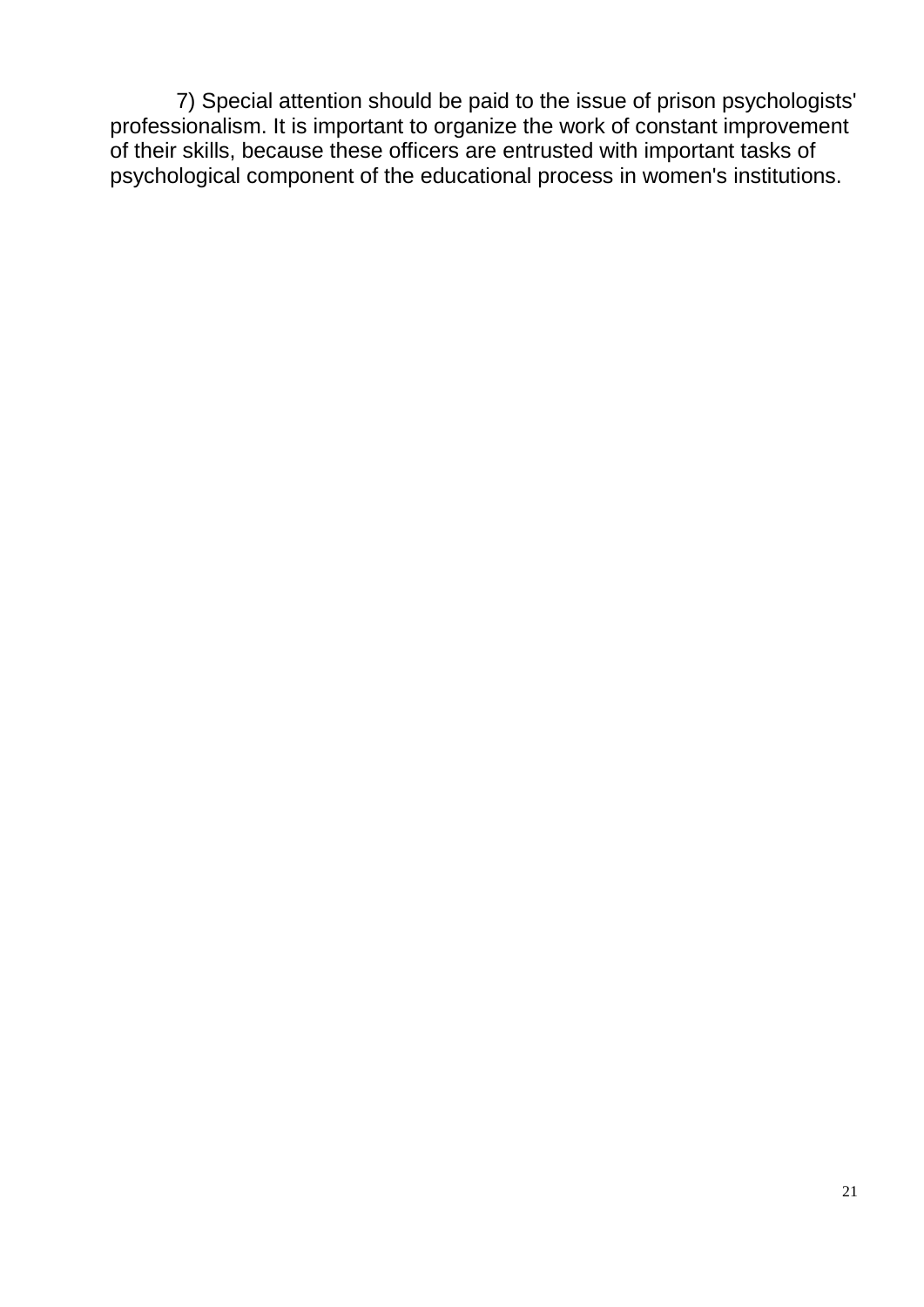#### **Minors**

## *Specific National Penal Legislation*

In recent years, the penal laws of Ukraine have undergone considerable changes, the vast majority of which, by definition of the legislator and legislation users, are aimed at introducing in practice the execution of criminal penalties in accordance with progressive European standards. The humanization of criminal and penal policy resulted in a significant decrease of the number of convicted juveniles: if in 2004 in Ukraine there were 11 correctional facilities with 2,882 prisoners, in 2015 the number of colonies decreased to 6, and the number of people held in them – to 418 people.

In Ukraine, the rights of children in the family are affirmed at the constitutional level, in particular, equality rights of children are declared (Article 24, 52), child protection (Art. 51), prohibition of child abuse and their exploitation (p. 52), right to life (Art. 27), protection and assistance of the state to child deprived of a family environment (Art. 52), right to education (Art. 53). However, for this category of subjects, most of the basic human rights are not different from those of adults. Another group of such rights is specified in a certain way. It is recognized that juveniles have other, special, unique to them opportunities enshrined in the UN Convention on the Rights of the Child in all kinds of rights.

Deprivation of liberty of a minor does not negate his/ her rights in general. The starting point in this regard, in our opinion, is the provision of Art. 3. of Article 63 of the Constitution of Ukraine, according to which a convicted person has all human and civil rights, with the exception of restrictions determined by law and established by court. Close to the text of the rules, there is formulated the contents of Art. 2, Art. 7 of the PC of Ukraine "convicted have all the rights of man and citizen provided by the Constitution of Ukraine, except for the limitations established by this Code, laws of Ukraine and court verdict". Thus, the Constitution of Ukraine and the PC of Ukraine point out two sources of limits of the rights and freedoms of the convicted - court verdict and legislation. Therefore, the right of convicted juveniles who were got into penal institutions should not undergo significant changes.

In the PC of Ukraine the procedure of serving sentences of convicted juveniles is determined by a separate chapter. These provisions are supposedly based on international standards and more focused on protection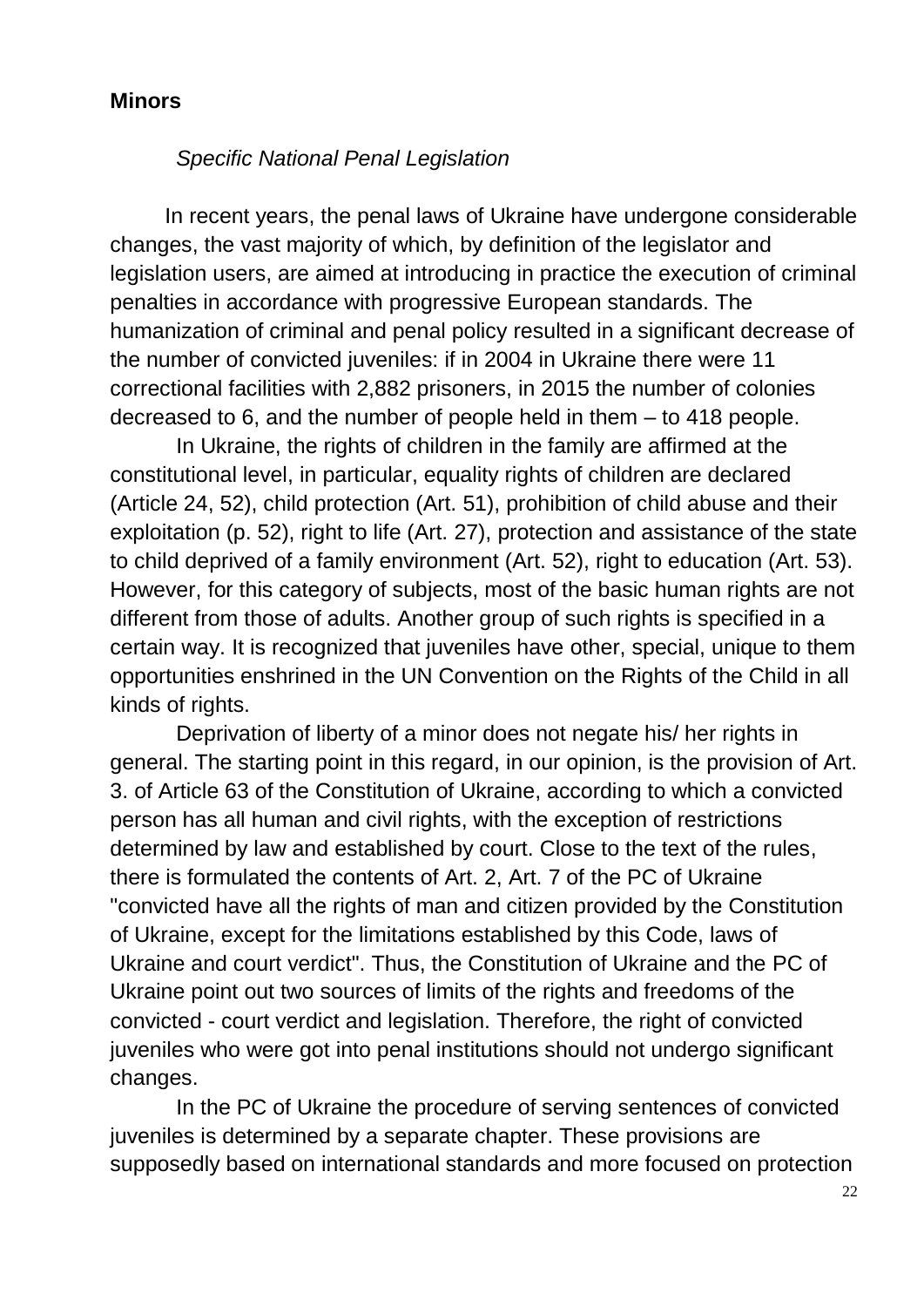of children and return them to society than the punishment for the crime. These individuals have the ability to get a job outside the institution before release; food, clothing and footwear, municipal services of convicted minors are free. In order to consolidate the results of rectification and graduation from school, prisoners can be left in educational colonies until they are 22 years old (compared with other countries, Azerbaijan, Georgia, Kazakhstan - 20 years old, Belarus, Russia, Estonia - 21 years old).

The prisoners in correctional facilities sentenced on the basis of the Penal Code of Ukraine have the right to:

Spend money earned in correctional facility to buy food items and basic necessities in the amount of up to hundred percent of minimum monthly wage (in a number of different cases, including while being in the infirmary, the amount may include money received by wire transfers, pensions and other sources of income);

Have short visitations without limitations and one long visitation monthly; receive free high school education. With good behavior, hard work and dedication to studies, after serving at least a quarter of the sentence, the prisoners have the right for improvement of the conditions of imprisonment. They may be allowed to spend additionally up to sixty percent of minimum monthly wage; subject to warden's approval, a prisoner may also be allowed to receive one short visit outside of prison once every three months. Also, with good behavior, hard work and dedication to studies, active participation in self-regulating organizations and educational events, the underage prisoners may receive some more encouragements in addition to those available to all prisoners: receiving the right to attend cultural and sport events outside the prison accompanied by an employee of the prison; having the right to go outside the prison accompanied by parents or any other close relative.

The important moment of organizing sentencing terms to underage individuals is mandatory education that is outlined in the Penal Code of Ukraine. It is the real opportunity to those who are in conflict with law to receive education, learn additional skills and qualifications. Overall, as you can see from the title of these establishments, they are aimed first of all at the correction of individual. The underage person is more receptive, he/she can be influenced in order to correct the behavior, his/her habits and attributes can be changed, and it is easier to educate and correct such person. That's why in correctional institutions it is important to have a routine that would pay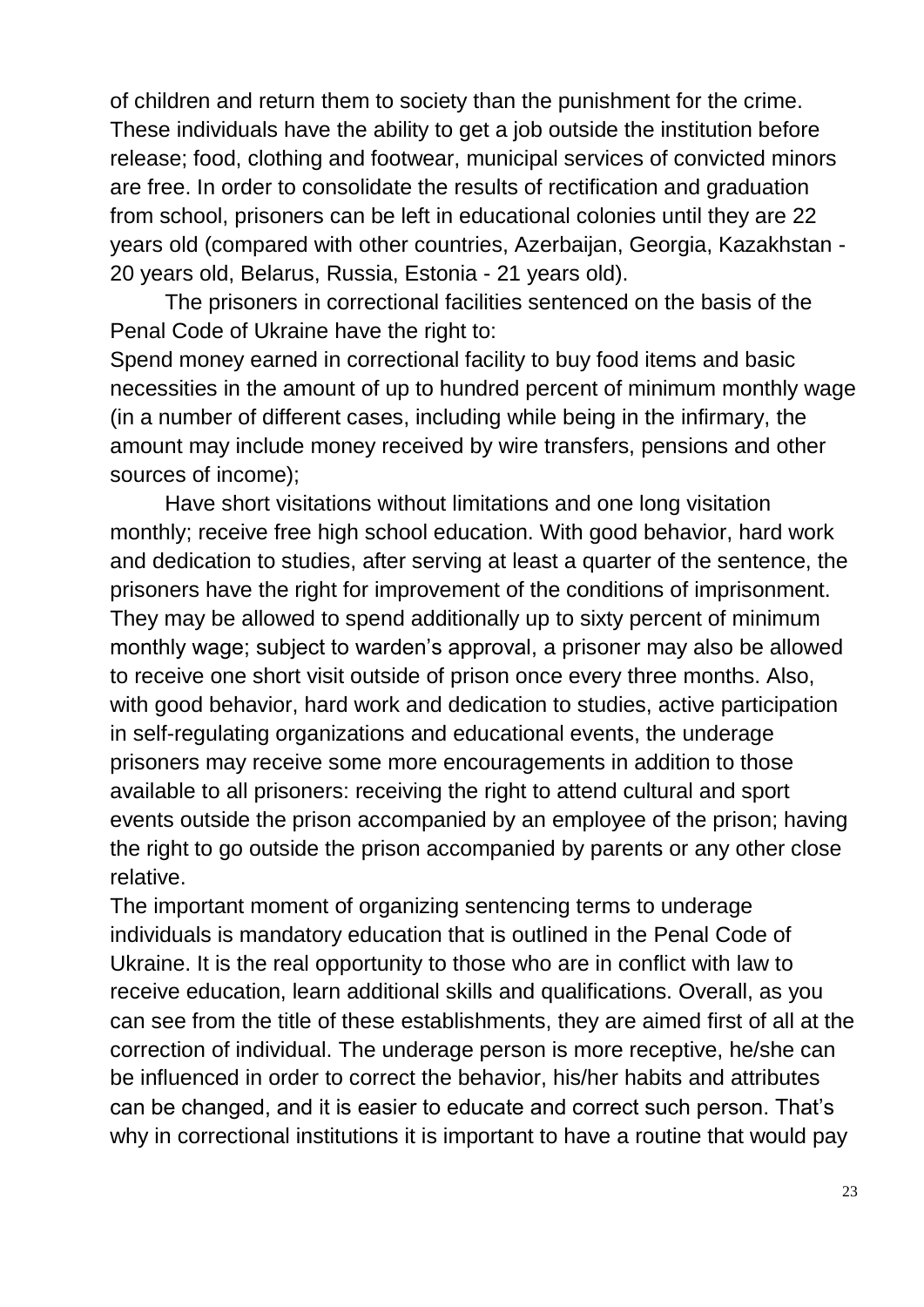more attention to education and not have such level of rights' limitations that separate underage person from the entire world<sup>1</sup>.

The national penitentiary system has been permanently forming for a very long time; however, there have been no significant changes in fortifying the rights of prisoners, including the underage ones. Significant number of principles that identify the rights of prisoners in correctional facilities is declarative in nature, the mechanism of execution has not worked out and it is complicated in applying. There are multiple instances when a lawmaker announcing compassion for children in correctional institutions is in fact limiting their rights and lawful interests in comparison with adult prisoners as well as free children. Most of these restrictions are not caused by isolation in prison and it seems they do not have a rational basis.

By definition, penal institutions, as extreme forms of private social organizations, especially in their present form, have a considerable negative potential. Even external paraphernalia of "zone" (tower guards, automatic weapons, fences, barbed wire, dogs, etc.) consistently cause a sense of danger. Social and psychological problems associated with isolation are extremely difficult to overcome even to an adult, and to a child especially. Adolescents who are in prison have a high level of anxiety, exhaustion of the nervous system, their cognitive processes are reduced, negative emotions dominate over positive, activity and mood are lost. Obviously, children and adolescents are the least protected and most vulnerable social layers of the population due to many socio-economic, medical, psychological and physiological reasons. As for minors, these problems are considerably catalyzed, because they are associated with physical isolation from society, compelling and accountability detention in a closed environment, significant limitations in realizing their needs, critical inevitable changes in mental state, weakening of physical health and high dependence on somatic and infectious diseases typical for prisons. These circumstances do not allow to achieve fully the goals of penal legislation and keep them out from further crime<sup>2</sup>.

The legislation does not contain worded separate provision on prohibiting the corporal punishment of prisoners, but based on the total doctrine of penalties and other types of legal liability, such kind of

 $\overline{a}$ 

<sup>&</sup>lt;sup>1</sup> Romanov M. Ensuring the rights of the sentenced minors while undergoing the punishment in the form of sentence  $/$ M. V. Romanov // Law and order issues : acad. comp. of scient. works. / Nat. Univ. "Law Academy of Ukraine n.a. Ya. Mudroho". - Kh. : Nat. Univ. "Law Academy of Ukraine n.a. Ya. Mudroho", 2012. - Ed. # 119. - P. 188

<sup>2</sup> Kushnariov S. Issues of resocialization of sentenced minors in the penal process context. [Electronic source]. – Access mode: http://lib.iitta.gov.ua/2342/1/Кушнарьов С.В. Проблеми ресоціалізації неповнолітніх засуджених.pdf. – *Title from the screen*.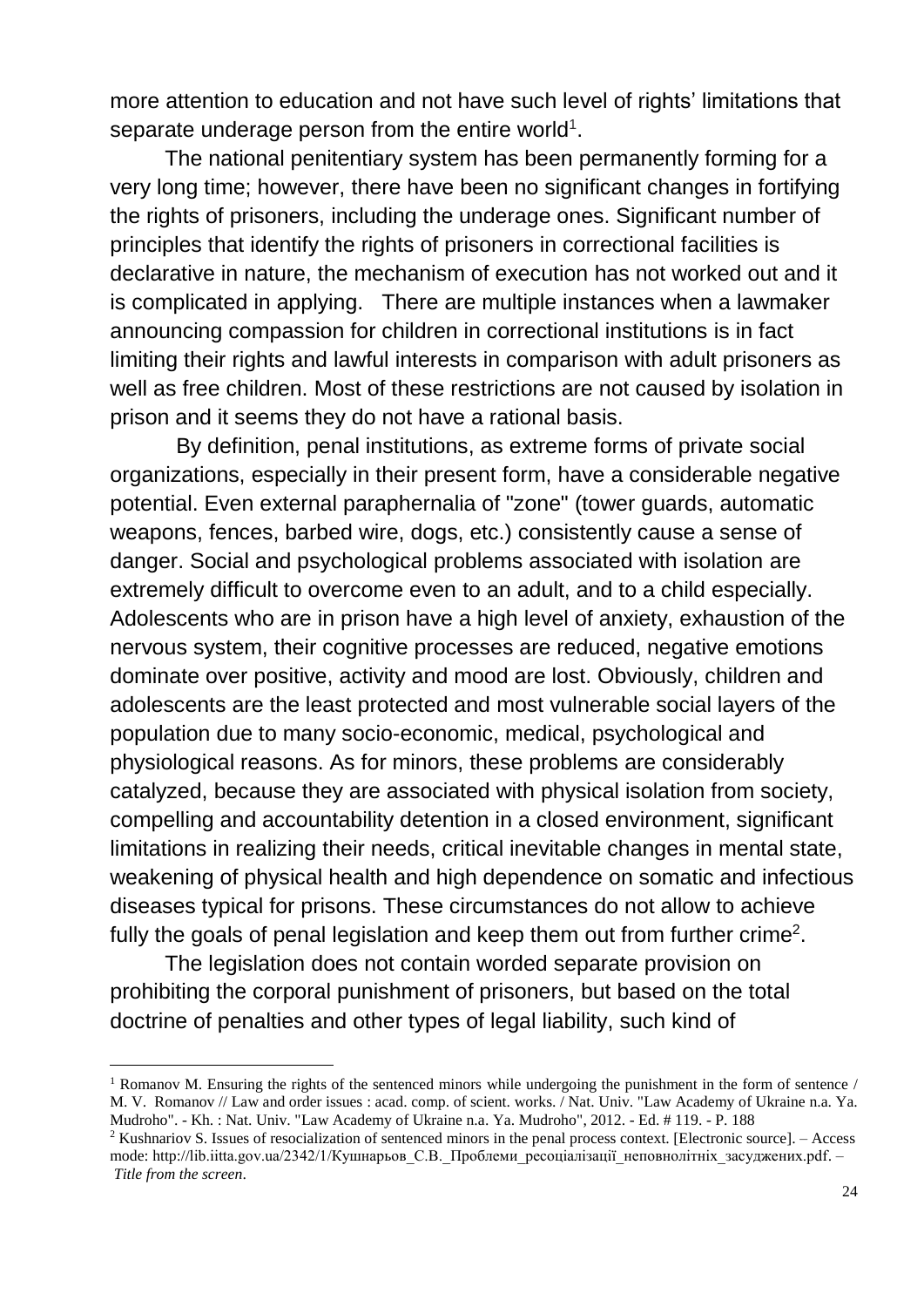punishment, of course, is prohibited. The staff of educational institutions should identify and prevent cases of violence of minors, including informing the chief of institution and services for children. But this duty of staff, unfortunately, is not direct and rather follows the general requirements of the organization of the execution and punishment process<sup>3</sup>

These problems become of particular relevance regarding to convicted juvenile females, due to several factors: first, minor female persons - are those who are in the process of forming basic values, attitudes, moral attitudes in finding their place in society; secondly, the crimes committed by minors females - are not only a reserve for an adult crime in the future and female criminals - are future mothers who will form positive or negative features of character of their children; thirdly, the wrongful conduct of minor girls can be corrected easier than the behavior of adult women due to organization and implementation of the system of preventing criminal behavior of minor girls that will provide reducing adult women crimes in the future and strengthen law and order in society<sup>4</sup>.

 $\overline{a}$ 

<sup>3</sup> Romanov M. Ensuring the rights of the sentenced minors while undergoing the punishment in the form of sentence / M. V. Romanov // Law and order issues : acad. comp. of scient. works. / Nat. Univ. "Law Academy of Ukraine n.a. Ya. Mudroho". - Kh. : Nat. Univ. "Law Academy of Ukraine n.a. Ya. Mudroho", 2012. - Ed. # 119. – O. 190.

<sup>4</sup> N. Skrynnikova. Criminological characteristics of the personality of a minor criminal (female) who commits crimes in Ukraine // Kyiv Law University Journal. – 2010. – № 3. – P. 259.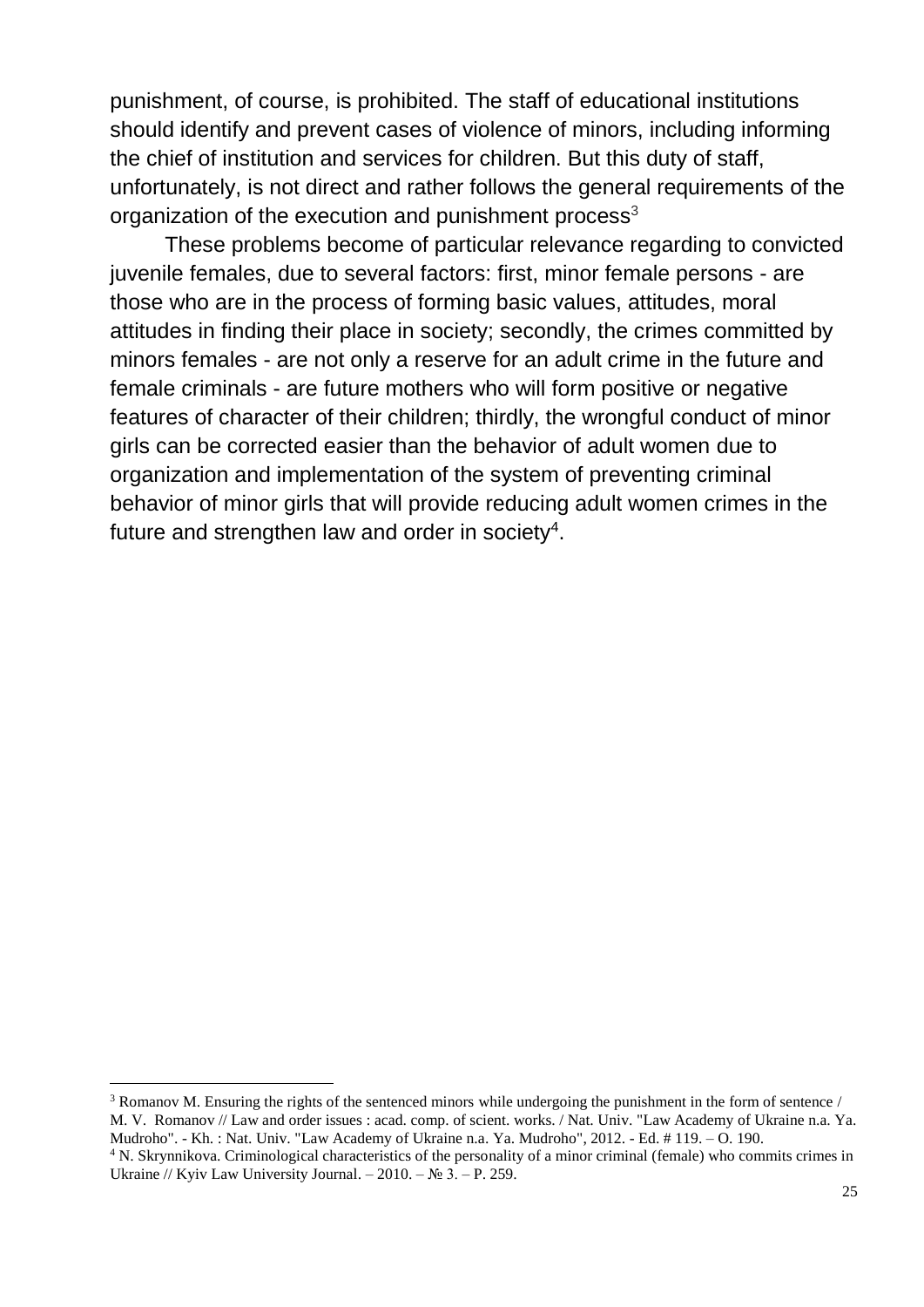*Recommendations for Improvement of Punishment and Enforcement of Rights and Freedoms*

To improve the existing conditions of serving the sentence by convicted juveniles and facilitate their social adaptation after release, it is appropriate to introduce such measures.

1. Amendments to provisions of the PC of Ukraine and other regulations:

1) Analysis of convicted juveniles' awareness of their rights reaffirms the need to adopt our proposed amendments to the legislation on the base of analysis of the legal status of women, in particular, to address the problem of prisoners' lack of information about their rights after arrival to prison. It is appropriate to amend the claim to paragraph 1, part 1, Art. 8 of the PC of Ukraine, and to supplement the abovementioned paragraph with the following sentence: "In case the administration of the institution or agency of punishment fails its obligation to provide the said information to the convicted persons, the responsible person and the head of the institution or penitentiary colony should be held accountable"

2) In order to increase the opportunities to stimulate convicted minors, appropriate amendments are to be made to Art. 111 of the PC of Ukraine, in particular, to provide possibility for working minors to leave the correctional facilities.

3) Departmental regulations of the Ministry of Education of Ukraine need revision, with the purpose of ensuring stipend payments to convicted juveniles enrolled in vocational schools in correctional facilities. This will extend the opportunity to stimulate their conduct.

4) In order to protect minors from illegal actions of administration connected with the unreasonable imposition of penalties on the prisoners, we propose to add Article 145 of the PC of Ukraine with part 2 as follows: "While imposing penalties on a convicted person the administration of the colony gives him the opportunity, in accordance with the established procedure, to inform relatives, lawyer or other specialists in law, who are entitled by law to provide legal assistance personally or on behalf of a legal entity."

5) In order to improve tools of exercising public control over the observance of the rights of convicted minors, it seems appropriate to grant supervisory commissions authority to monitor not only correctional but also educational colonies. For this, we propose to supplement part 1, Art. 149 of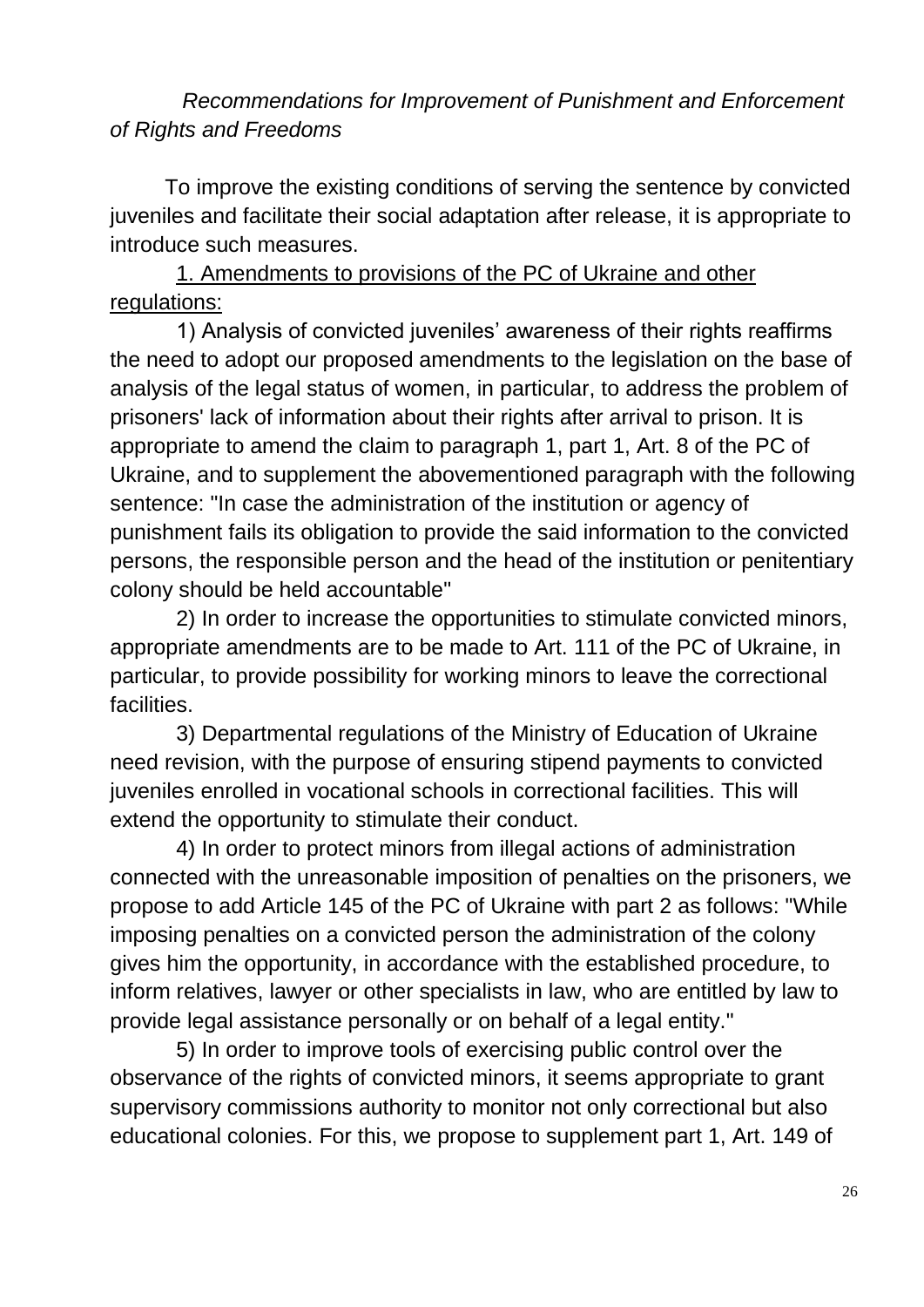the PC of Ukraine with the sentence: "Civil enforcement of minors' rights can be done by supervisory commissions."

2. Improving the practice of punishment in the form of imprisonment must be as follows:

1) It is worth paying attention to the nutrition of convicts. Of course, difficult economic situation does not allow to hope for a sharp improvement in this area, but we must remember that poor or malnourished nutrition of people in their teens often provokes significant complications that accompany these individuals throughout their life.

2) The issue of using minor convicts labor remains extremely topical. Despite recent changes in legislation dated April 8, 2014, it was determined that labor is the right of prisoners; the administration actually has not changed its attitude, and often forces prisoners to work. This issue is particularly acute concerning convicted juveniles, because, firstly, they particularly acutely perceive unlawful coercion of the administration, and secondly, before getting to colony, minors often have no work experience and receiving it in the forced form can produce sustainable negative attitude toward work. In case of juvenile desire to work it is important to comply with labor safety rules, not to involve them in hazardous and dangerous industries.

3) Issues of carrying out educational activities of the convicted persons in the colonies are topical as well. Unfortunately, in most cases, the administration relates to those activities only formally. Employees of the colony and the public sector should continuously expand the list of educational activities, and control not only the quantity, but real quality. Employees of educational institutions use mainly outdated technologies of social and educational work with children. To ensure the effectiveness of these activities, taking into account the reorientation of the direction of State Penal Service of Ukraine it is proposed to:

1. Introduce progressive methods of work with prisoners, founding these methods on the principles of risk assessments and needs; introduce permanent system of retraining teachers and psychologists.

2. Initiate work with children based on individual programs on resolving conflicts, developing skills, life skills, carrying out psychotherapeutic work, education and employment, taking into account the needs and abilities of the young people.

The study showed that the administration should make efforts to develop and support the initiative of their charge.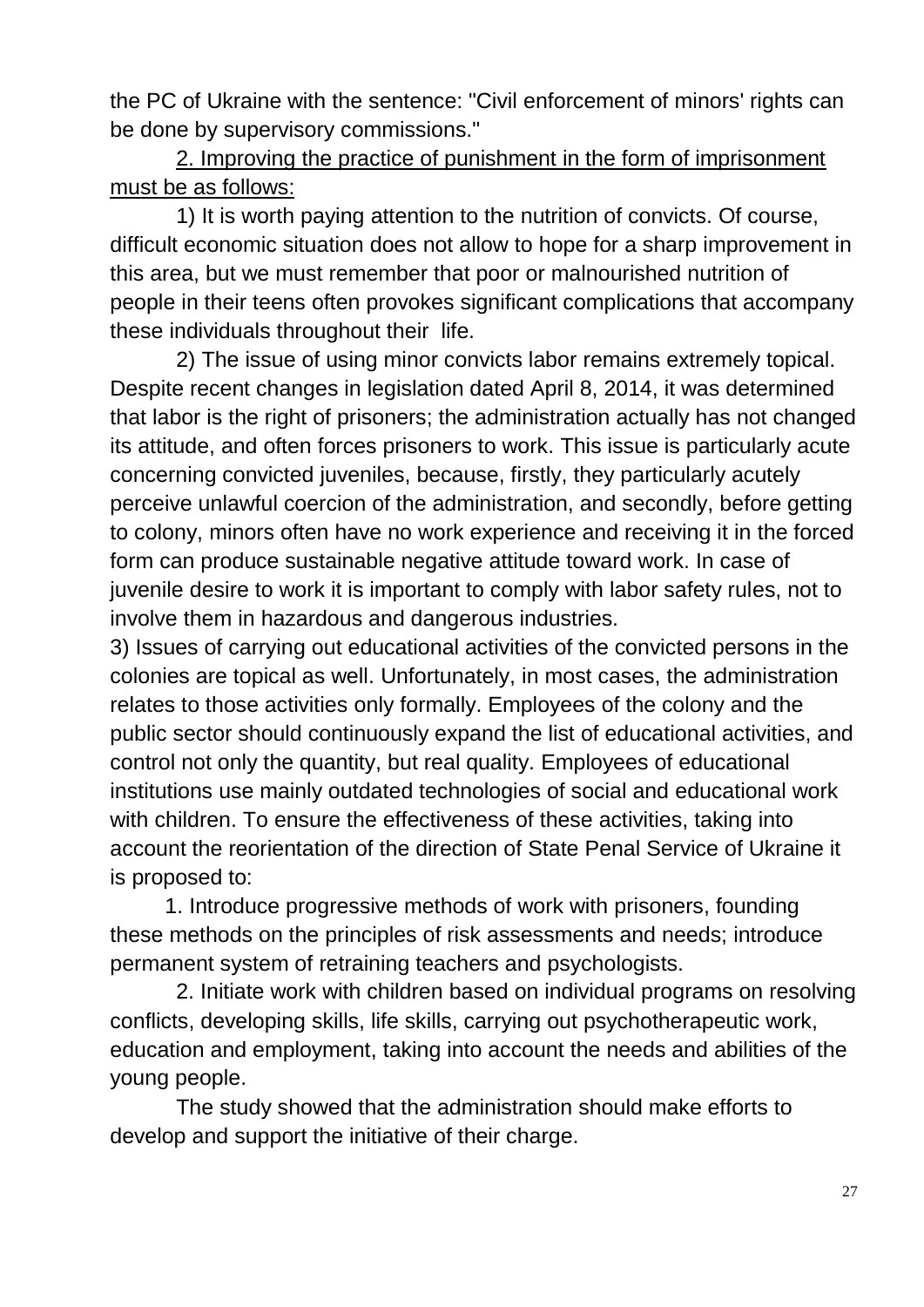4) The need to combat drug and alcohol abuse among minors does not lose its relevance. A possible area of improvement in this area would be to use a variety of new technologies.

5) Administration of correctional facilities should not abuse measures related to religious education, because it promotes the development of total rejection of the values and importance of social institutions in children.

It seems that if these measures are combined in a comprehensive and systematic manner, one can achieve a significant reduction of negative effects of people stay in correctional institutions, and contribute to the objective of punishment.

1. The system of integrated learning subjects for those minors who are not able to acquire secondary school program requires development and implementation in juvenile prisons. These learning subjects should be formed based on special requirements, including practical knowledge and skills needed in everyday life, as well as basic knowledge for blue-collar jobs.

2. It is necessary to implement educational programs with sections (or learning subjects) for juvenile convicts to be able to acquire life skills aimed at adapting to free life, further employment, education, and to learn socially acceptable behavior.

3. Extracurricular work system at secondary schools in correctional facilities requires development and introduction of new forms under conditions of wide involvement of cultural and educational professionals, schools and university students, representatives of non-governmental sector.

4. At the state level one should pay more attention to clarifying the specific causes of illegal behavior among minors. Without common sciencebased national program of actions for overcoming this problem it is impossible to deploy the appropriate work locally. This applies to political stability, socio-economic development, program of actions for the proper upbringing and development of the nation's potential in such areas as education, sports, entertainment etc.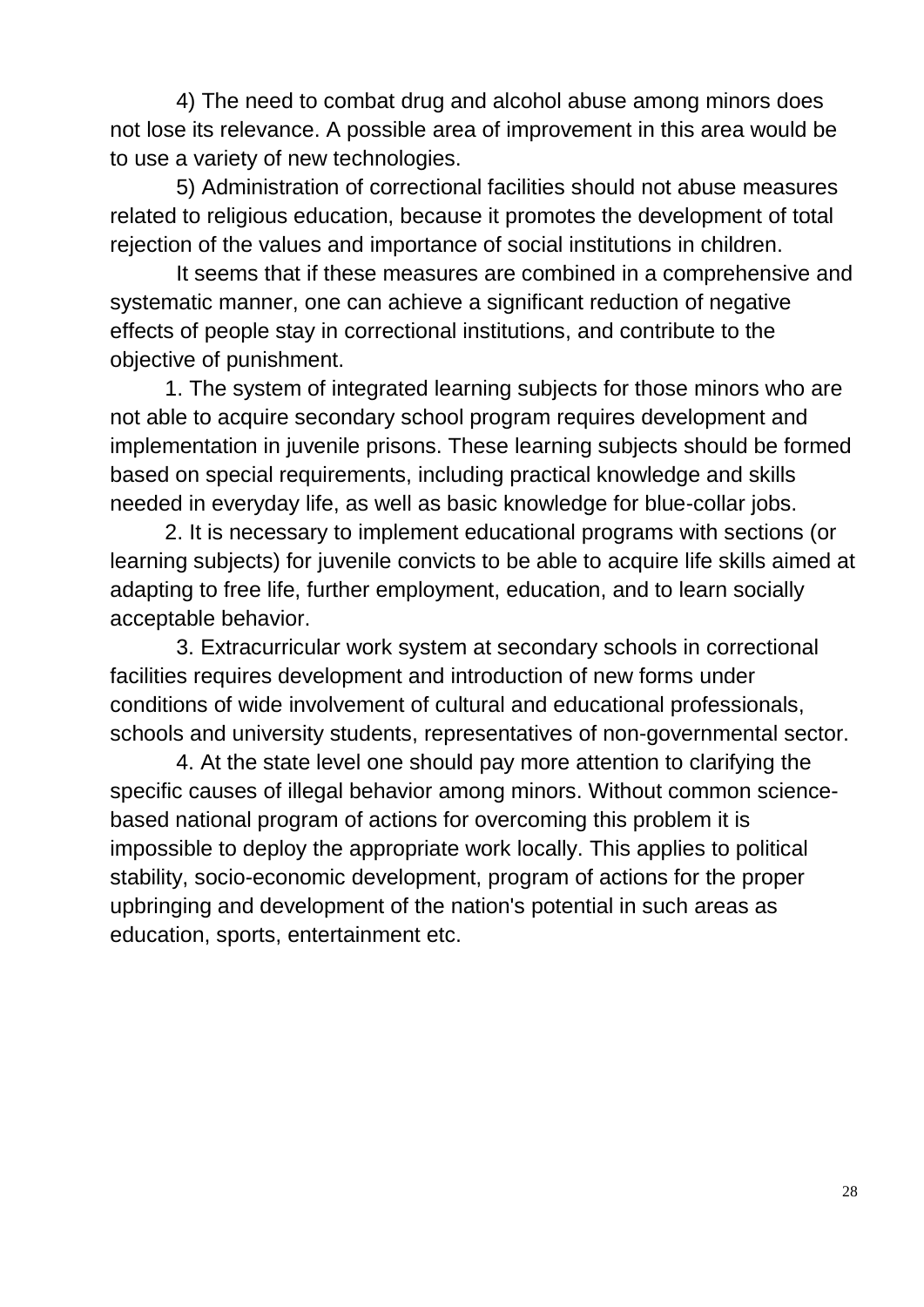## **Prisoners with disabilities and people with chronic diseases, HIV / AIDS, tuberculosis**

*General information, national penal legislation and departmental regulations on issues of healthcare*

Information on the organization of healthcare and medical sanitation on the official site of SPSU is limited to a few figures, namely:

- mortality: deaths of prisoners and persons in custody - 139 persons ( on 01.04.2015), from them in detention facilities - 29 persons (on 01.04.2014 - 246 and 40 respectively);

- freed because of illness (Art. 537 of the PC of Ukraine): 79 persons (on 01.04.2015), on 01.04.2014 - 181 persons;

- HIV infection, 3883 persons were registered (on 01.04.2015), on 01.04.2014 - 7299 persons; 2,844 persons receiving ART (on 01.04.2015), on 01.04.2014 - 1905 persons;

- tuberculosis, 2171 persons were registered (on 01.04.2015), among them in detention facilities - 233 persons (on 01.04.2014 - 3914 and 410 respectively);

- medical staff: doctors 78.8% (on 01.04.2015), on 01.04.2014r. - 73.6%; nurses 93.3% (on 01.04.2015), on 01.04.2014 - 93.2%.

Information on the real difficulties or problems in the system of healthcare of prisoners and persons taken into custody, is unavailable on the official website of SPSU. At that, the increase in healthcare quality, improvement of healthcare of prisoners and detainees are mentioned among the main priorities of SPSU for 2015<sup>5</sup>.

According to official figures, taking into account the significant number of prisoners with physical and mental illnesses, spreading of infectious diseases among prisoners, especially HIV, there is an acute problem of providing proper medical help to these people. SPSU healthcare institutions of Ukraine are based in the former penitentiary buildings, and structures of these buildings do not meet modern state construction norms. There is an urgent need for a multidisciplinary hospital for convicted women. Currently in SPSU healthcare institutions of Ukraine there are only a few functioning separate wards for providing such medical care.

Another problematic issue is provision of SPSU healthcare institutions with transport to provide specialized medical care and timely hospitalization of

l

<sup>5</sup> Activity priorities of SPSU // http://kvs.gov.ua/Dost\_publik/Propozicii\_2015.pdf.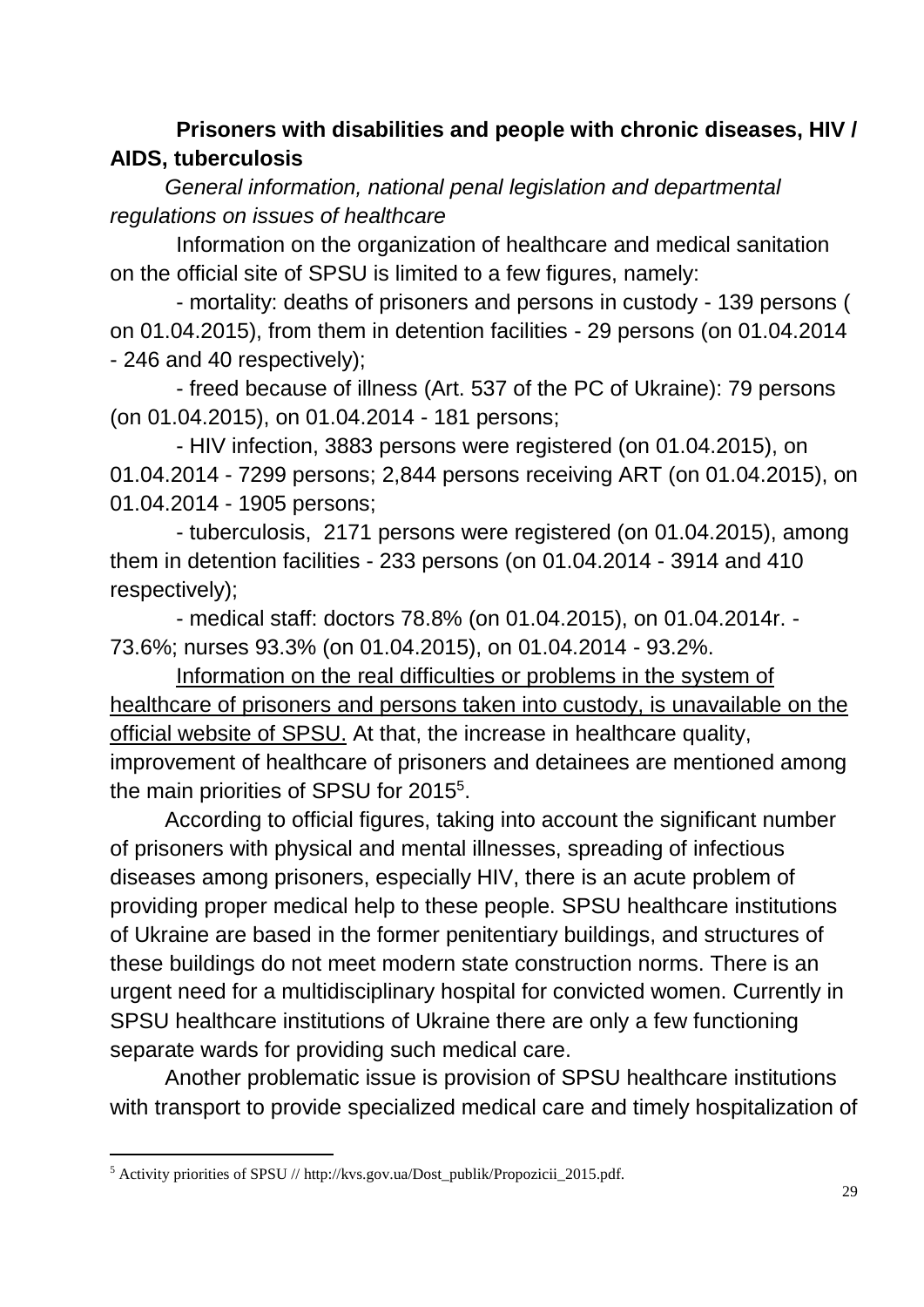patients to health facilities of Ministry of Healthcare of Ukraine, as well as preventing the spread of infectious and parasitic diseases in prisons and detention centers.

In recent years, high mortality from AIDS and HIV-associated TB remains.

The main regulations that are laid as the foundation of work with healthcare of prisoners and convicted persons are:

*The Penal Code of Ukraine*, Art. 116 provides that medical preventive and sanitary epidemiological work in prisons is organized and carried out according to the laws on healthcare. Administration of colonies is obliged to conform with the necessary medical requirements, ensuring healthcare of prisoners. The order of providing healthcare to convicts, organizing and conducting of sanitary health surveillance, the use of healthcare institutions and involvement for this purpose of their medical staff is determined by regulations of the central body of executive power on execution of sentences and the Ministry of Healthcare of Ukraine.

*The Law of Ukraine On Pre-trial Detention,* Art. 11 stipulates that healthcare and medical preventive and anti-epidemic work in detention centers are organized and conducted according to the laws on healthcare. The procedure for providing medical care to prisoners, using for this purpose bodies not subordinate to detention centers, such as state and municipal healthcare institutions, engaging their medical personnel and conducting medical examinations are determined by the Cabinet of Ministers of Ukraine. The provisions of this law apply to detention centers of the State Penal Service of Ukraine, guardhouses of the Military Service of the Armed Forces of Ukraine, temporary isolation wards of all departments.

*The Law of Ukraine On the State Penal Service of Ukraine* assigns responsibility of personnel to enforce human and civil rights, the implementation of legal rights and interests of prisoners and persons taken into custody, legal requirements regarding performance and serving criminal sentences.

*The list of healthcare institutions of the State Penal Service of*  **Ukraine**, approved by the Order of the Ministry of Justice of Ukraine dated 21.03.2013 No. 499/5.

*Internal regulations of penal institutions* approved by the Order of the Ministry of Justice of Ukraine dated 29.12.2014 No. 2186/5 broadly outline the initial principles of the organization and implementation of the medical support of prisoners.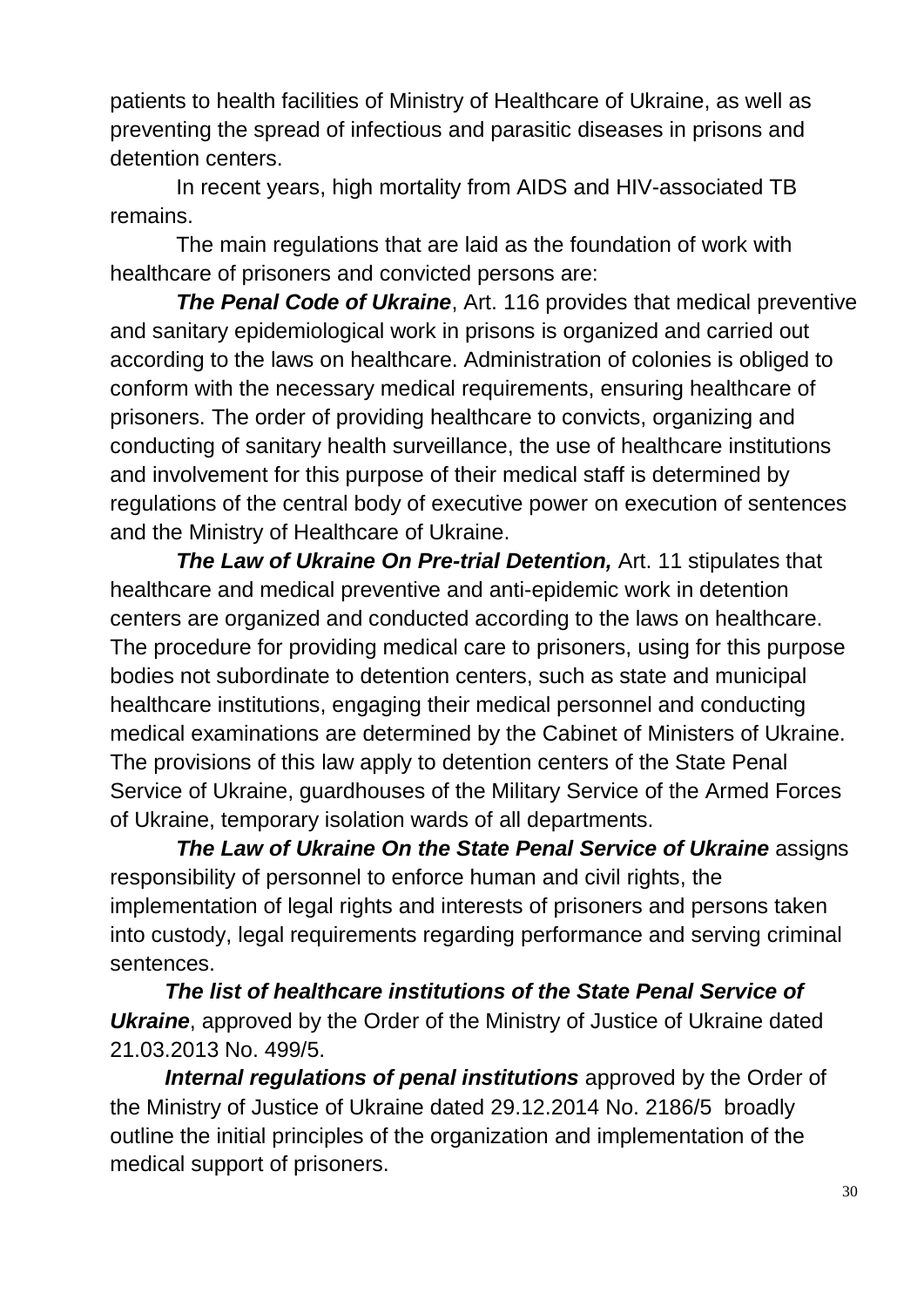The mentioned order envisages that the order of medical preventive and sanitary epidemiological work in prisons is determined by Fundamentals of laws of Ukraine on healthcare. Overall in penal institutions they carry out clinical examination and supervision of convicted persons to assess health, when identifying diseases - medical assistance and assessment of working ability; outpatient, inpatient and specialized treatment in healthcare institutions of SPSU.

Providing medical care to prisoners by healthcare institutions is carried out in accordance with the Procedure for the provision of medical assistance to prisoners sentenced to imprisonment, approved by the Ministry of Justice of Ukraine, Ministry of Healthcare of Ukraine dated August 15, 2014 No. 1348/5/572, registered in the Ministry of Justice Ukraine August 20, 2014 by No. 990/25767.

*Internal regulations of detention centers of the State Penal Service of Ukraine*, approved by the Ministry of Justice of Ukraine No.460/5 dated 18.03.2013, registered in the Ministry of Justice of Ukraine 20.03.2013 under No. 445/ 22 977, setting the particular organization of medical units in these institutions.

It should be noted that the internal regulations of detention centers determine the basic approaches to these issues in greater detail (compared to the internal regulations of penal institutions). They provide that in accordance with Article 11 of the Law of Ukraine On Pre-trial Detention, medical care and medical preventive and anti-epidemic work in the prison are organized and conducted according to the laws on healthcare. For this purpose, on medical units are created within detention centers as their structural units.

Medical unit shall provide primary treatment and preventive care to prisoners and convicts. It includes medical consultation, diagnosis and treatment of the most common major diseases, injuries and poisoning, preventive measures, transfer of ill prisoners to provide him/her with specialized and highly specialized care.

The rules also describe features of conducting preventive measures in case of mental disorders of prisoners and convicts.

*The order of interaction of healthcare institutions of the State Penitentiary Service of Ukraine with other healthcare institutions on issues of providing medical assistance to detainees*, approved by the Ministry of Healthcare and Ministry of Justice of Ukraine dated 10.02.2012, No. 239/5 / 104. This procedure determines the interaction of healthcare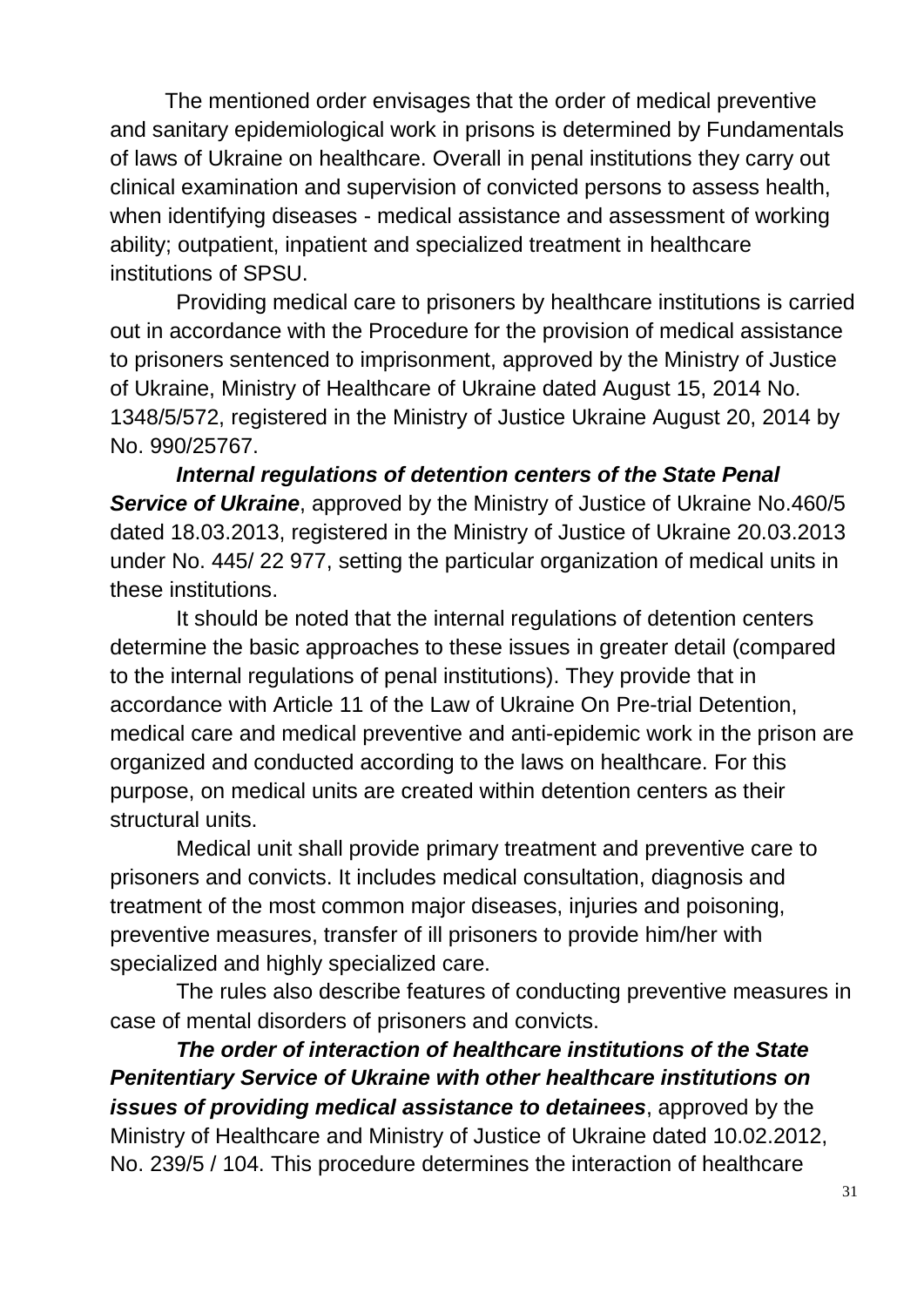institutions of the State Penitentiary Service of Ukraine with other health care institutions on issues of providing medical assistance to detainees.

*The procedure for the provision of medical assistance to prisoners sentenced to imprisonment*, approved by the Ministry of Justice of Ukraine, Ministry of Healthcare of Ukraine dated 15.08.2014 No. 1348/5/572, defines the basic principles of the organization of medical care for people sentenced to imprisonment and interaction of healthcare institutions of the State Penitentiary Service of Ukraine with other healthcare institutions on issues of providing medical assistance to detainees.

The procedure stipulates that in healthcare institutions of SPSU provide emergency medical care, primary care, specialized (secondary) medical care, sanitary and anti-epidemic measures are carried out, provision of medicinal products and medical devices is organized, rehabilitation treatment is performed after diseases and injuries. Annex 12 to the procedure for the provision of medical assistance to prisoners also establishes the list of diseases that are the basis for submitting materials to the court for release of prisoners from further punishment.

*The order of interaction of healthcare institutions, police, detention centers and correctional centers to ensure continuity of treatment with substitution therapy,* approved by the Ministry of Healthcare, Ministry of Interior, Ministry of Justice of Ukraine, the State Service on Drug Control dated 22.10.2012 No. 821/937 / 1549/5/156 (registered in the Ministry of Justice of Ukraine on November 7, 2012 under No. 1868/22180), provides a mechanism of substitution therapy treatment in detention and correctional centers.

*The order of interaction of healthcare institutions, territorial bodies of internal affairs, penal institutions and detention centers to ensure continuity of follow-up of HIV-positive persons, the implementation of clinical and laboratory monitoring of disease course and conduct of antiretroviral therapy* approved by the Ministry of Healthcare of Ukraine, Ministry of Internal Affairs of Ukraine, Ministry of Justice of Ukraine dated 05.09.2012 No.692/775/1311/5. It was designed to ensure follow-up of HIV-positive persons, the implementation of clinical and laboratory monitoring of disease course and conduct of antiretroviral therapy (ART) among:

Persons detained on suspicion of committing a crime, held in detention centers of internal affairs bodies;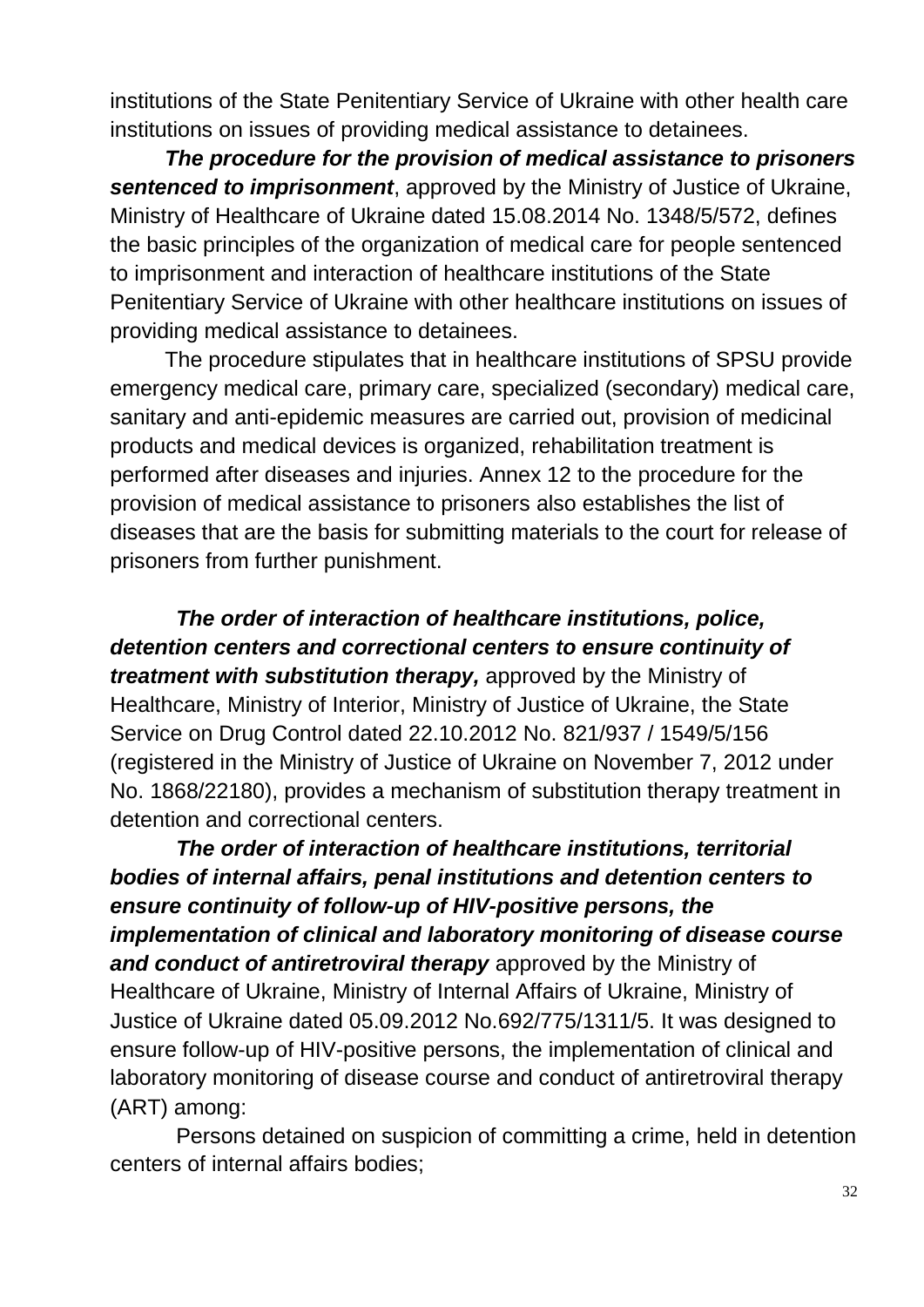Persons to whom a preventive measure was chosen, or they are in custody, or held in detention centers, and in some cases - in temporary holding wards;

Persons under administrative arrest, held in temporary holding wards and special reception units of internal affairs bodies;

Persons under sentences in prisons and detention centers.

*Instructions on the prevention of HIV transmission from mother to child in institutions of the State Penitentiary Service of Ukraine*, approved on 2007-11-23 by the Ministry of Healthcare of Ukraine, the Ministry of Education and Science of Ukraine, the Ministry of Ukraine for Family, Youth and Sports, the State Department of Ukraine for Execution of Punishment, the Ministry of Labor and Social Policy of Ukraine №740/ 1030/ 4154/321/614<sup>a</sup>, and the *Instruction on the provision of medical and social assistance to HIV-infected children*, approved by the Ministry of Healthcare of Ukraine, the Ministry of Education and Science of Ukraine, the Ministry of Ukraine for Family, Youth and Sports, the State Department of Ukraine for Execution of Punishment, Ministry of Labor and Social Policy of Ukraine from November 23, 2007 № 740/1030/4154/321 / 614a. The instruction assigns responsibility for executing measures to prevent HIV transmission from mother to child to the head of the medical facility of the State Penitentiary Service institution. Antiretroviral preventive therapy is assigned by specialists from a regional center of prevention and fight against AIDS according to current clinical protocol approved by the Ministry of Healthcare of Ukraine. An obstetrician-gynecologist of the medical facility or doctor-gynecologist of regional health authority takes measures to execute prescribed care, including forming drug sensitivity to prevent HIV development with newborns and their mode of feeding. The carrying out of preventive antiretroviral prophylaxis for newborn is held according to the specified clinical protocol of the Ministry of Healthcare of Ukraine. Appointment of ART to newborns that are at the corrective institution's nursery is under the control of a regional center for prevention and fight against AIDS. The ART drugs are generally provided through a regional center for prevention and fight against AIDS.

The analysis of the content of the above departmental regulations leads one to the conclusion that, in the system of execution of punishments, only a few aspects of the organization and documentation of prevention and treatment of prisoners and persons taken into custody are settled in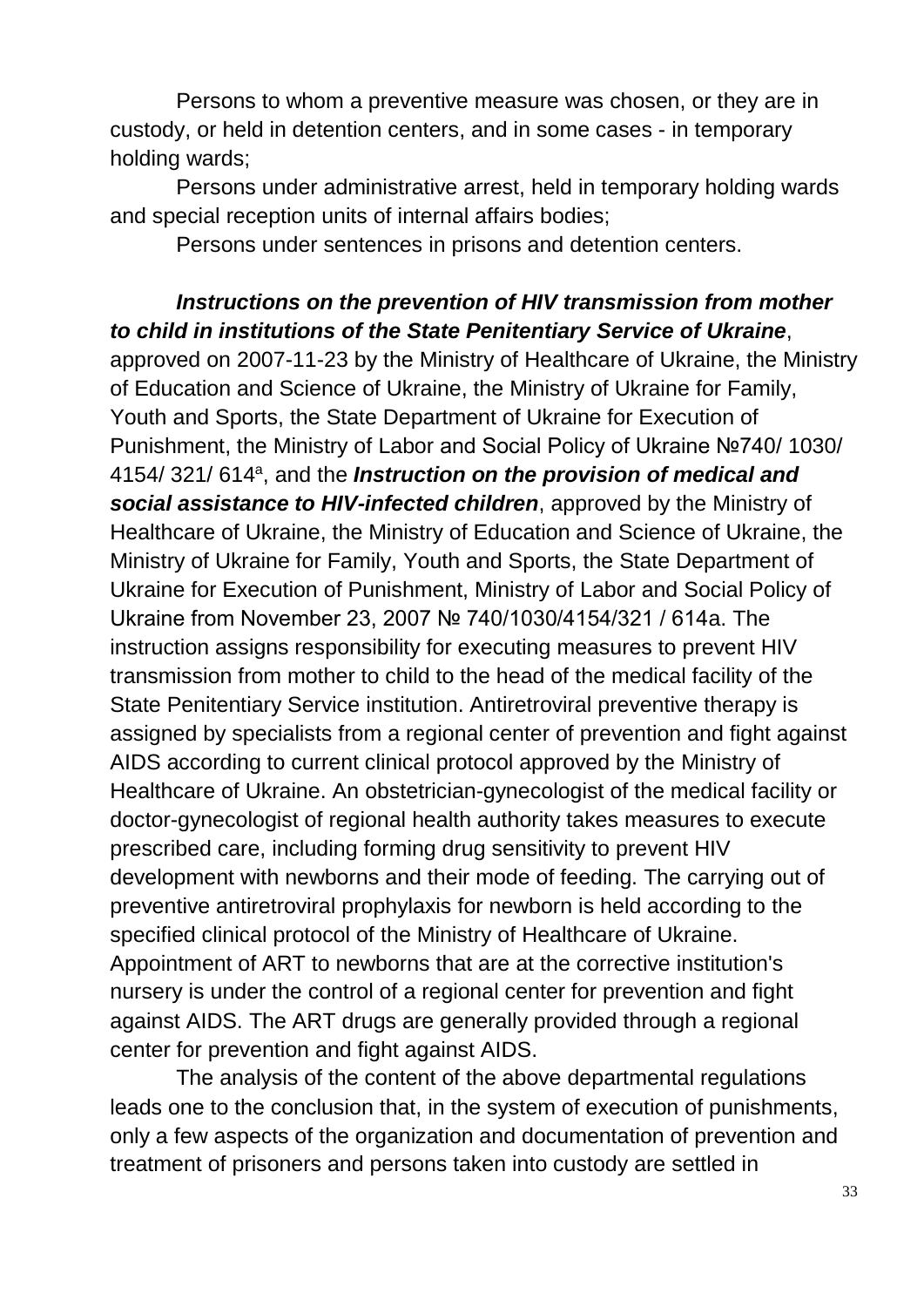regulations. A comprehensive solution of this problem is absent at present. This creates additional difficulties for practical workers, because of the lack of doctors of all necessary specialties they have to use quite a large number of regulations while providing professional activities and they have to be specialists of much broader profile than provided by qualification requirements. As a result, knowledge of these workers is limited or the quality of the care and prevention measures becomes purely formal.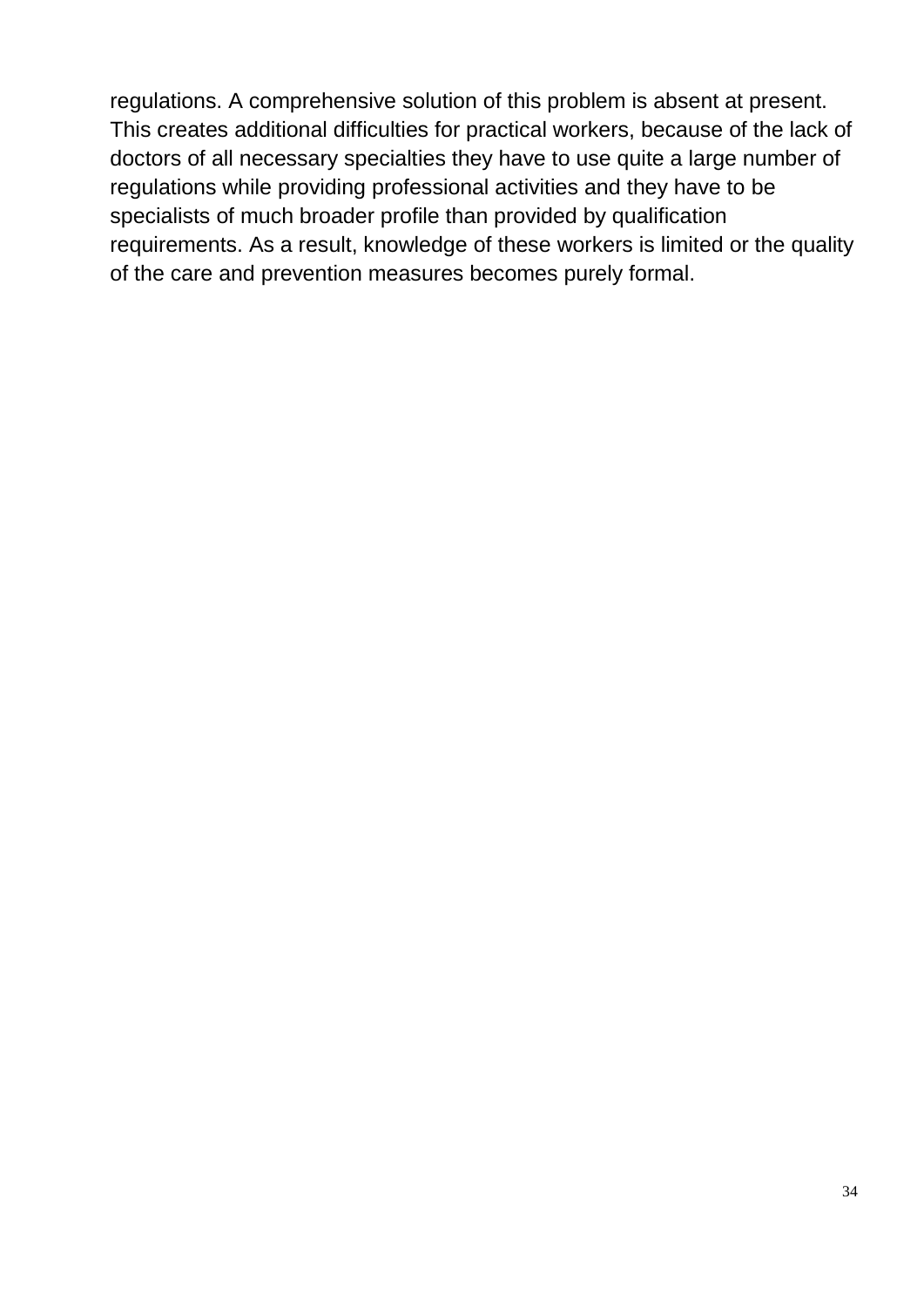*Recommendations for improvement of punishment and enforcement of rights and freedoms*

# *1. Improving the practice of punishment in the form of imprisonment must be as follows:*

1. Develop and approve departmental program of harm reduction from drug use and prevention and treatment of HIV / AIDS, tuberculosis, hepatitis and sexually transmitted diseases in prisons and detention centers.

2. Form the legal basis for the provision in prisons and detention centers services on prevention and treatment of HIV / AIDS, sexually transmitted diseases, tuberculosis, hepatitis and drug addiction, support and care of patients. This can be achieved by bringing into one regulation all norms and standards dispersed throughout various legislative and departmental regulations.

3. Expand through regulations the list of programs available to HIVpositive and AIDS patients and prisoners, to include programs of distribution of disinfectants, condoms, change injecting equipment; to amend the regulations that prohibit the use of such items and drugs. Develop a procedure for the implementation of such programs with defined rights and obligations of convicts and prisoners as well as staff, and specify their behavior. Models of condoms distribution should be revised to choose those that ensure their maximum availability, taking into account the psychological characteristics of prisoners, for example, use containers with condoms in baths, toilet rooms and stalls.

4. Consolidate and organize through regulations medical and rehabilitative programs of drug dependent inmates suffering from drug addiction and wishing to obtain access to free voluntary treatment. Prohibit the practice of compulsory treatment of such dependence if the person is not a threat to others.

5. It is necessary to improve the informing of prisoners and staff of what the disinfectants are, the conditions of their use, the possibility of obtaining free condoms, provide specific practical advice on reducing the risk of HIV / STI and other infections transmitted through blood, in conditions of SPSU.

6. It is necessary to pay more attention to the rational use of available personal protective equipment. The combination of active strategies for their distribution (distribution of condoms by health workers during VCT, by representatives of NGOs, SPS, volunteers following information activities) and passive (placement in locations such as rooms for visits, baths or toilets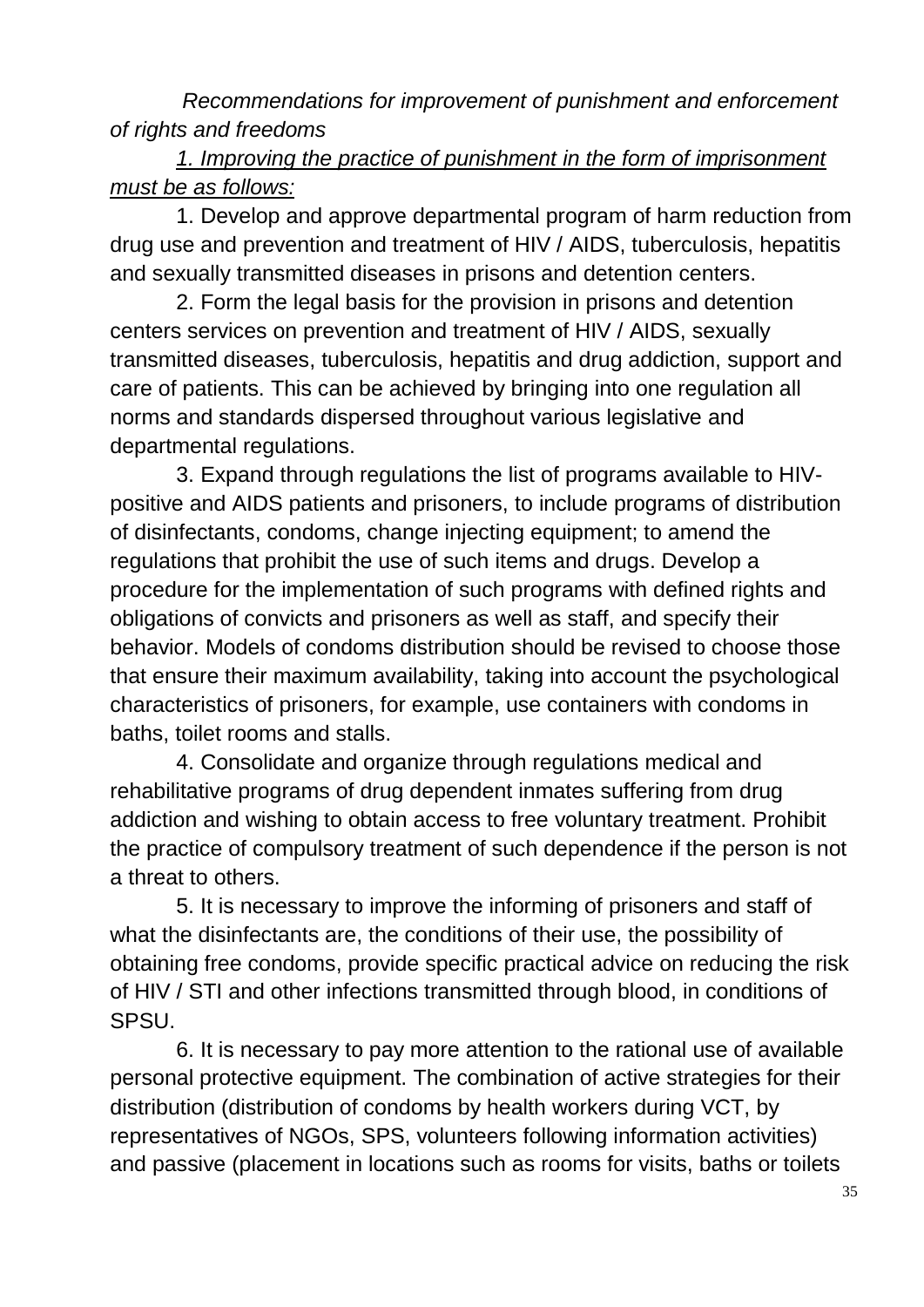where prisoners can take condoms without being seen by other prisoners or staff) is most appropriate.

7. Introduce into the practice of bodies exercising control over penal institutions, the study of the provision of post-exposure prophylaxis to both prisoners and staff. Introduce regular briefing of employees on these issues.

8. Change approaches to the appointment of personnel of penal institutions, detention centers, to include to the assessment indicator their ability to carry out tasks related to HIV-infected and AIDS patients convicts and prisoners as well as people suffering from drug addiction, tuberculosis and other sexually transmitted infections.

9. Change judicial practice of the application of Article 84 of the Criminal Code of Ukraine to the disabled who through clear signs of disability and health status can not pose a risk of committing new crimes, towards making decisions about dismissal because of illness, and only in extreme cases of unmotivated application of Article 84 of the Criminal Code of Ukraine.

10. Together with interested state and public institutions, to develop a program of social support for people suffering from HIV / AIDS and TB after they are released from penal institutions.

11. In the long term perspective, the question of transferring control over the health system in penal institutions to the Ministry of Healthcare of Ukraine should be considered, which will positively affect the system of medical care in particular, and counteract socially dangerous diseases.

The SPSU should also pay attention to the following points:

1. An analysis is needed of the abovementioned international standards and development of a basic conceptual document that would include the basic requirements of international standards in order to provide medical assistance to persons held in prisons, and it would become the first step for developing high-quality institutional regulation;

2. There is a need to develop a separate chapter dealing with preventive medicine. Healthcare, especially in prisons should not be limited to treatment and should encompass prevention as well. Instead, existing regulations do not contain any mentioning of such an important task.

Priority areas of prevention should be:

- a) hygiene;
- b) infectious diseases (transmitted);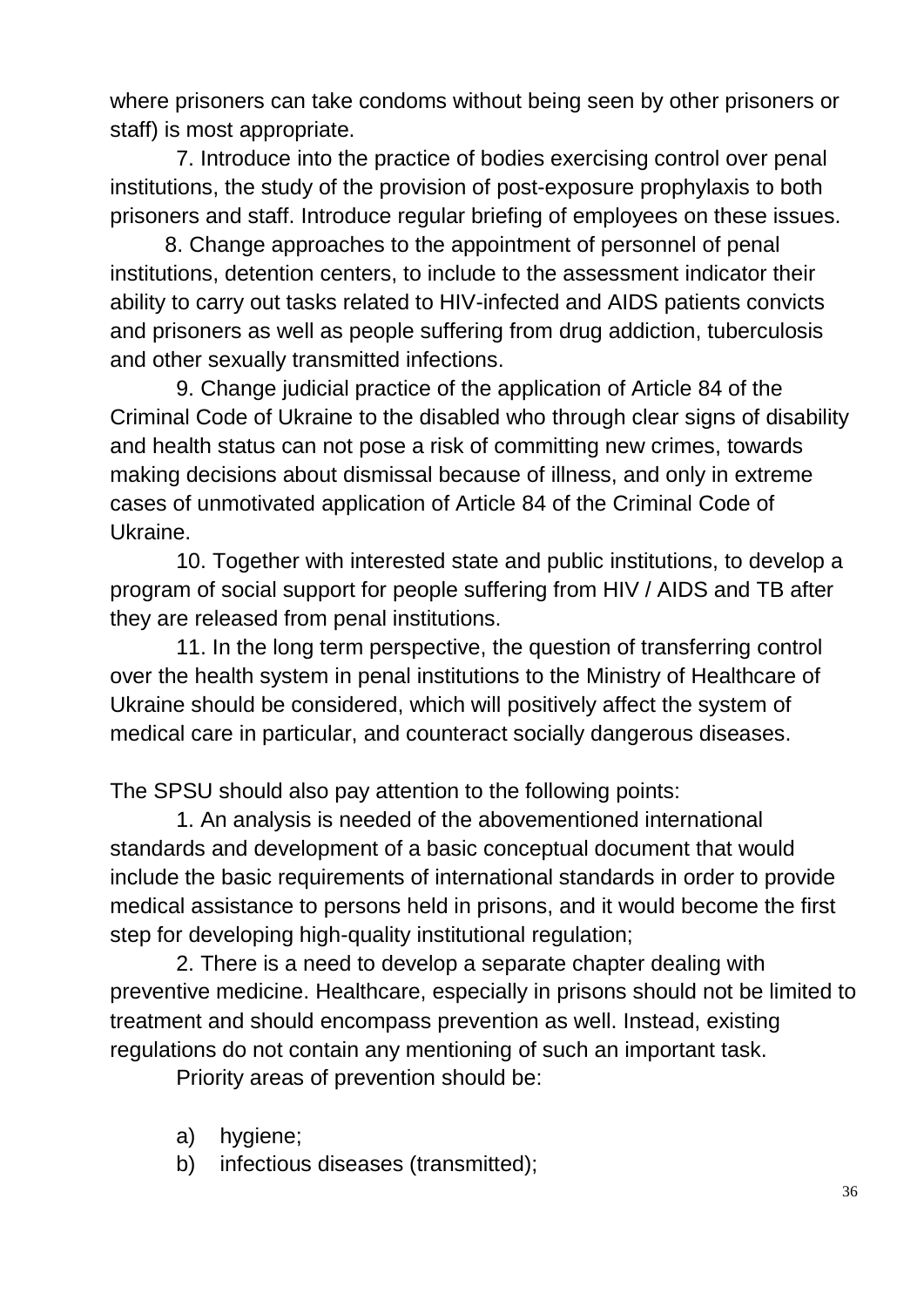- c) suicide prevention;
- d) prevention of violence.

It is also worth noting prevention of drug addiction and alcoholism.

3. Fixing the specific aspects of women's health with the maximum conformity to the Bangkok Rules requirements;

4. Solving the question on using of methadone treatment of prisoners, requiring initiation of discussions at SPSU level, not only prisoners and inmates in correctional centers.

# *2. Amendments to provisions of the PC of Ukraine and other regulations:*

1) The question of release of persons that developed serious illness preventing them from serving their sentence, may be exempted from punishment or from further enduring it (Article 84 of the Penal Code of Ukraine) in the part of legal regulation also requires improvement.

First, in accordance with Articles 537, 539 of the Penal Code of Ukraine, the issues that arise during the execution of the sentence, including the exemption from punishment due to illness, are decided by the court at the location of penal institutions. Procedural terms of setting the date of the session to consider the raised question, the date of entry into the force (7 days - p.2 , Part 2, Article 395 of the Penal Code of Ukraine) do not differ from the conventional terms. We know that, in practice, it happens quite often that a sick person by the decision declared in court about the exemption from punishment is considered released, but the judge who heard the case, for whatever reason, does not mention in the decree that that decision has to be performed immediately. During the period for appeal, such persons sometimes die in the status of "prisoner", which in its turn causes a negative reaction from relatives of the deceased.

Secondly, neither Article 84 of the Penal Code of Ukraine nor joint order of the Ministry of Justice and Ministry of Healthcare of Ukraine dated 15.08.2014 No. 1348/5/572 "On approval of the provision of medical assistance to prisoners sentenced to imprisonment" have limits for quantity of court examinations on declaring a convicted person as having serious illness that prevents punishment. In penal institutions, it happens that persons who have previously served a sentence of imprisonment, there are cases when a sick person after being released was sentenced to punishment of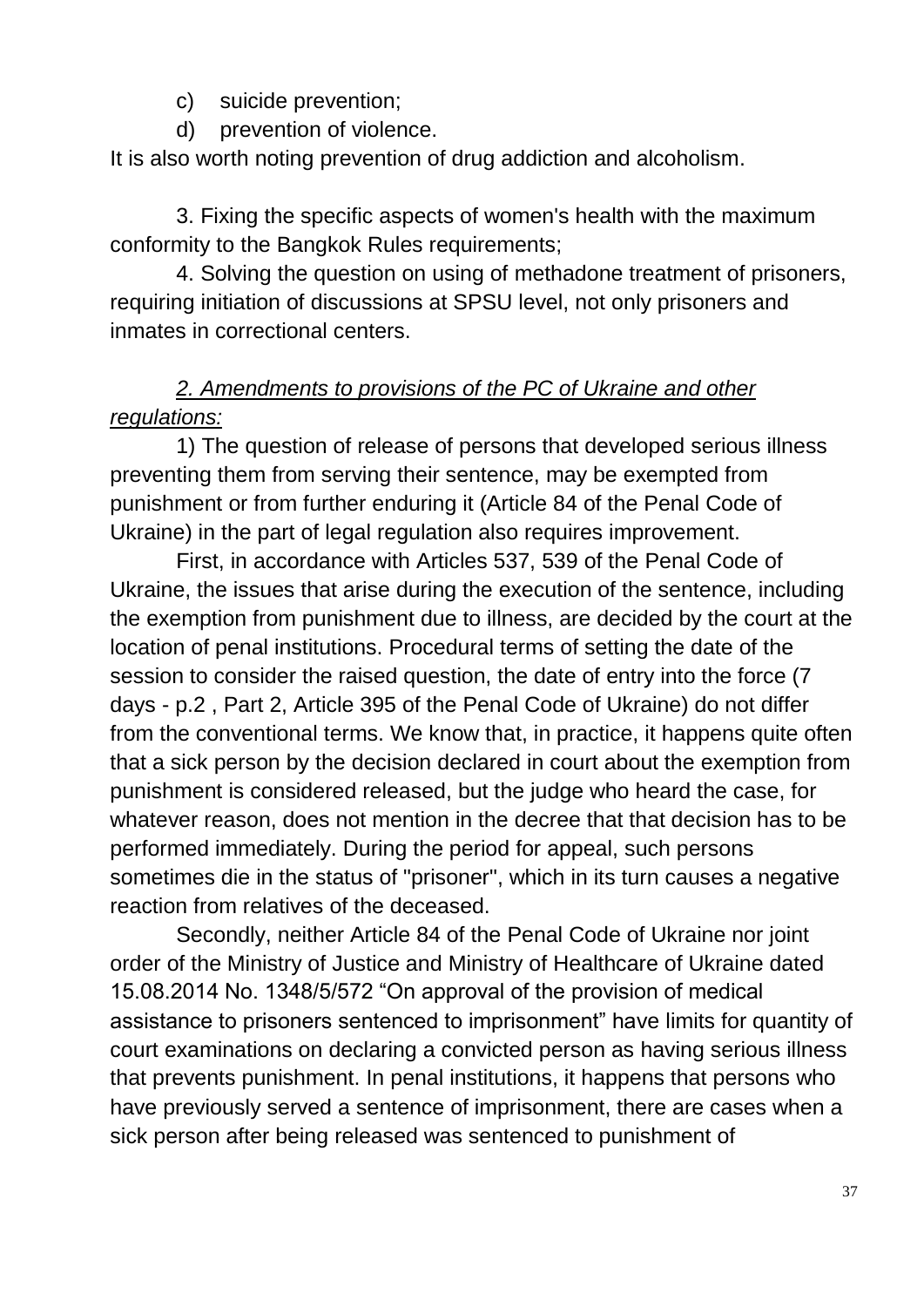imprisonment again, and formally, according to available disease could again be subject to the above list of diseases established by the mentioned order.

2) The need for revision of Annex 7 (paragraph 2, Chapter 1, Section III) "List of indications and contraindications for transfer of patients to specialized and multidisciplinary hospitals (departments)" is crucial, as proposed contraindications for sending prisoners for treatment outside institutions is unacceptable and can reduce to a minimum the impact of positive orientation to a broader use of the capacity of hospitals outside the penitentiary institutions in practice.

3) The proposed changes to the PC of Ukraine will contribute to the achievement of improvement in the sphere of securing rights of the studied group of convicts, including the guarantee of informing prisoners about their rights and ensuring medical confidentiality.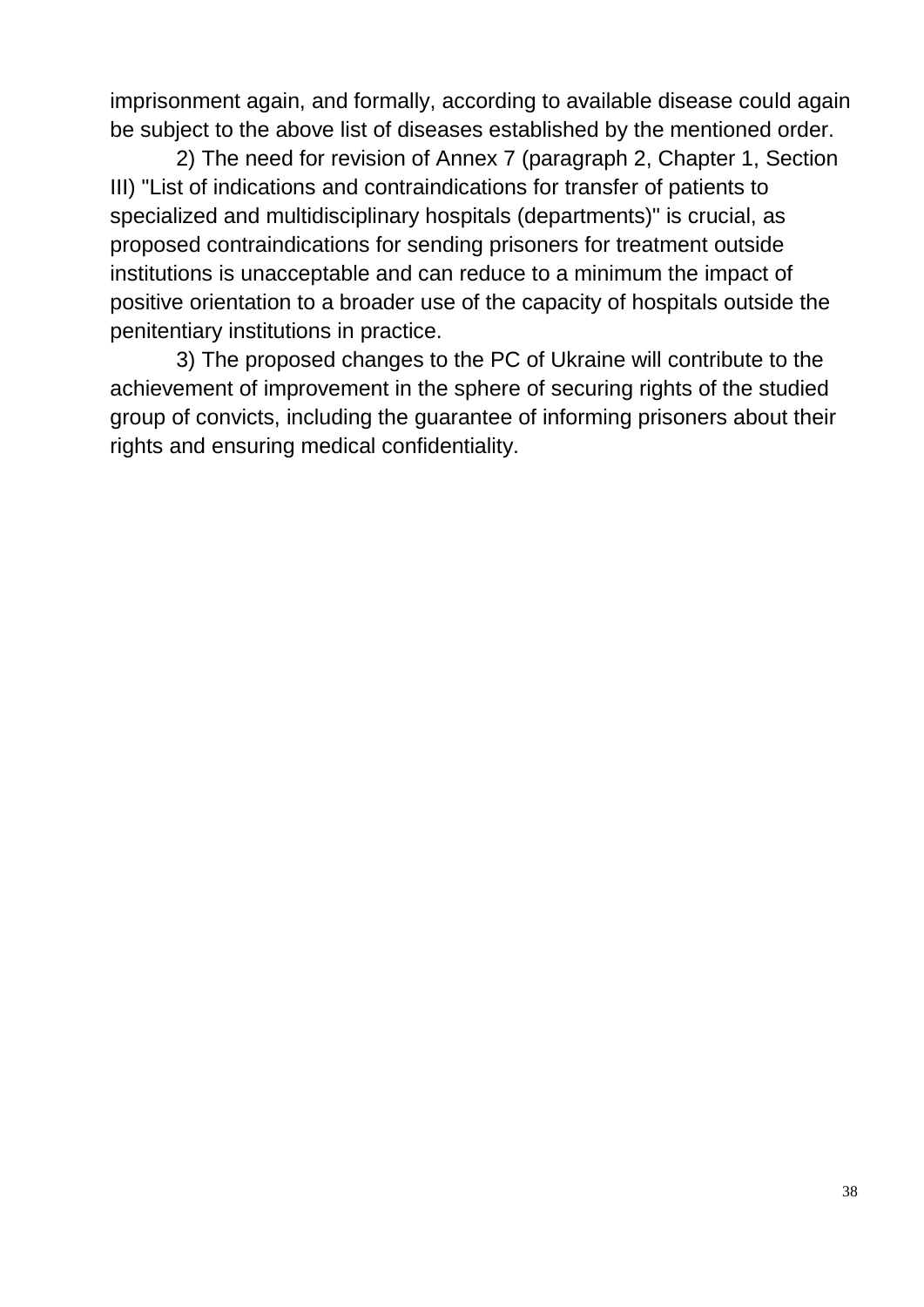## **IV.** QUESTIONS OF SOCIAL ADAPTATION OF RELEASED PISONERS

#### *Specific national penal legislation*

The process of serving a sentence of imprisonment is associated with a number of negative factors that impede social adaptation and reintegration of persons released from penal institutions. This is manifested in the weakening of family ties, loss of skills of rational use of material and moral resources and adequate decision-making in different situations. After serving the sentence a person is alone with the problems that he/she himself/herself cannot solve. Unfortunately, in most cases, this leads to repeated crimes, and therefore to the increase of recidivism.

That's why legislator and bodies of executive power attempted to create a normative basis for the order to solve these problems.

Thus, Article 156 of the Penal Code of Ukraine provides a mechanism to assist prisoners released from prison. It enshrines their right to work, domestic arrangement and other forms of social assistance. Prisoners released from prison are entitled to: the receipt of unemployment benefits; awareness on the status of the labor market in the region; learning a new profession (specialty), or advanced training, enabling further employment under the legislation of Ukraine.

Issues of arranging lives of individuals released from penal institutions are also revealed in a separate piece of legislation - the Law of Ukraine "On social adaptation of persons who are serving or have served their punishment in the form of restraint of liberty or imprisonment for a specified period" dated March 17, 2011 No. 3160 -VI. Before that in Ukraine there was the Law of Ukraine "On social adaptation of persons sentenced to restraint of liberty or imprisonment for a specified period" dated 10.07.2003 No. 1104-IV.

To address the problems faced by former prisoners, there are the provisions of the Procedure on interaction of penal institutions and subjects of social patronage in preparation for the release of persons serving punishment of restraint of liberty or imprisonment for a term, approved by the Ministry of Justice of Ukraine, Ministry of Social Policy of Ukraine, Ministry of Education, Youth and Sports of Ukraine, Ministry of Healthcare of Ukraine, Ministry of Internal Affairs of Ukraine dated March 28, 2012 No. 478/5/180/375/212/258 (hereinafter referred to as the Procedure). This Procedure establishes the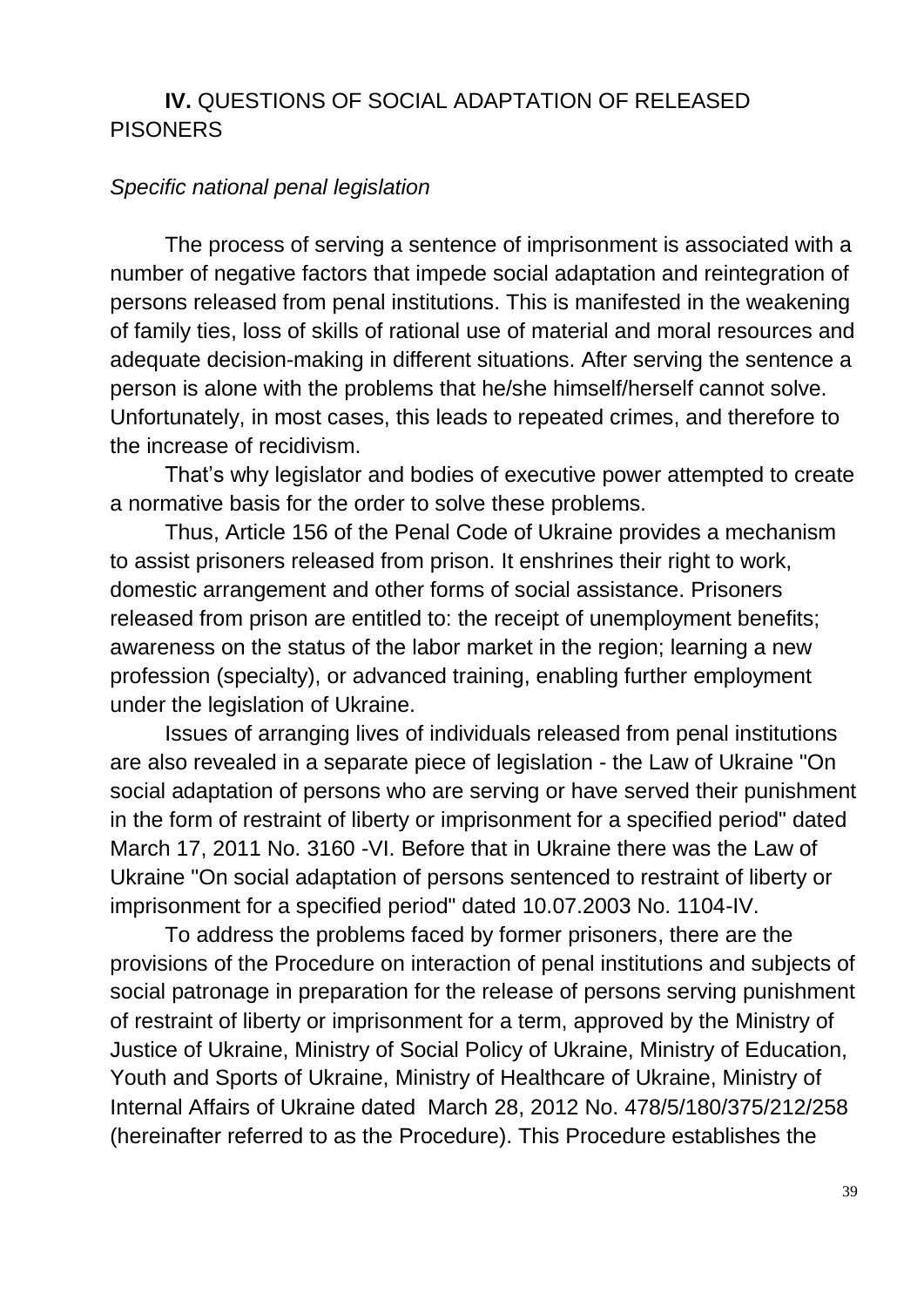powers of the relevant authorities and the general principles of interaction between them.

*The Procedure actually regulates the issues concerning information distribution, and not the real measures of providing assistance to prisoners after release, as well as through adequate preparation of such persons.*

A significant impact on improving the process of social adaptation of convicts in society after release should play the Law of Ukraine "On probation" adopted on February 5, 2015. It will come into effect on August 27, 2015, but it is already clear that neither the State Penitentiary Service of Ukraine nor other central executive authorities are prepared to implement quality regulatory requirements of the mentioned Law.

Furthermore, due to the fact that the Law "On probation" and the Law "On social adaptation of persons who are serving or have served their punishment in the form of restraint of liberty or imprisonment for a specified period" have actually identical object of legal regulation, even a shallow analysis of these regulations can display a number of conflicting rules.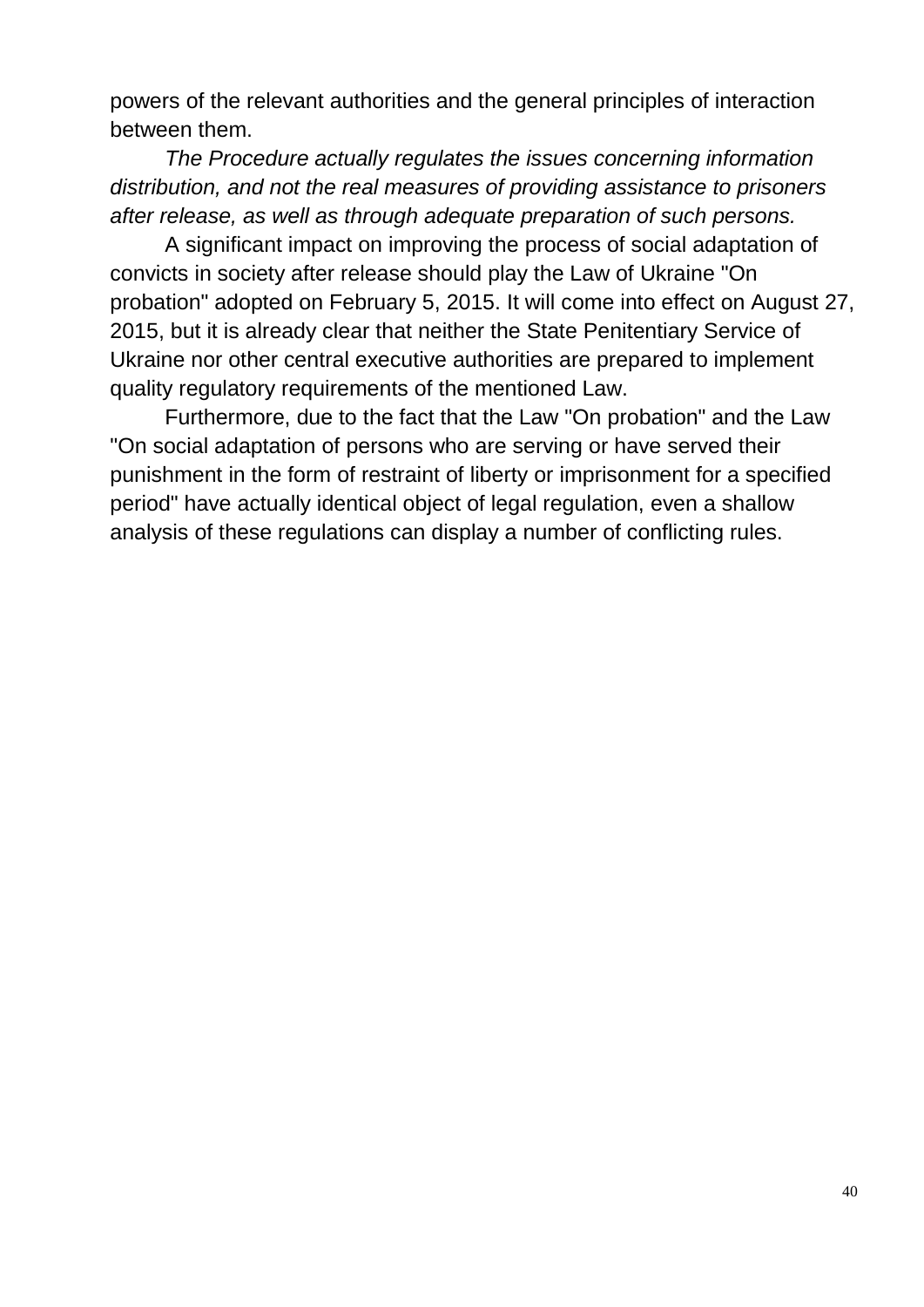*Recommendations for improving the procedure for social adaptation of persons released from penal institutions*

To further improve the implementation of social adaptation of prisoners after their release, it seems appropriate to:

1. Coordinate the rules of two major Laws "On probation" and "On social adaptation of persons who are serving or have served their punishment of restraint of liberty or imprisonment for a specified period".

2. Develop a detailed algorithm of implementation of the Law "On probation", including the implementation of the penitentiary probation. The adoption of detailed departmental regulations, clear and understandable to both all employees of public institutions and convicts as well is very important.

3. With further development of models of social adaptation of exconvicts, a reform of local government and central government authorities should be considered.

4. In order to improve the quality of social workers' work with prisoners, a special brochure should be developed, which will include typical problem situations faced by the person released from penal institutions and the algorithm of their solution, including the information what help is provided by the state budget, and what help – by the local one.

5. It is necessary to review the existing system of agencies and institutions that provide services in this area at the expense of public funds towards its simplification and strengthening of cooperation between them.

6. Priority of public and private agencies working with released prisoners should be shifted to their future employment.